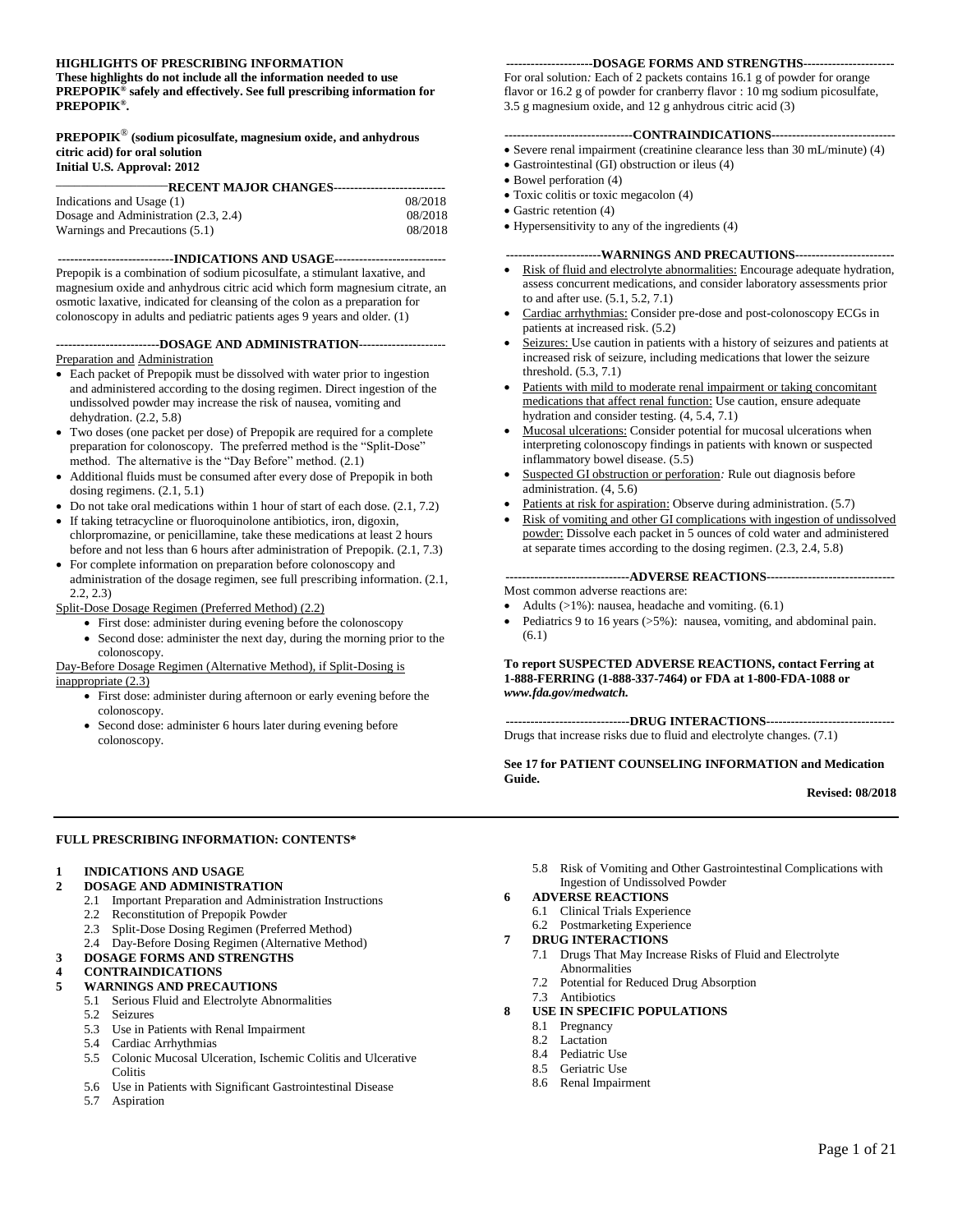- **10 OVERDOSAGE**
- **11 DESCRIPTION**
- **12 CLINICAL PHARMACOLOGY**
	- 12.1 Mechanism of Action
	- 12.2 Pharmacodynamics
	- 12.3 Pharmacokinetics
- **13 NONCLINICAL TOXICOLOGY**
	- 13.1 Carcinogenesis, Mutagenesis, Impairment of Fertility

**14 CLINICAL STUDIES**

**16 HOW SUPPLIED/STORAGE AND HANDLING 17 PATIENT COUNSELING INFORMATION**

\*Sections or subsections omitted from the full prescribing information are not listed.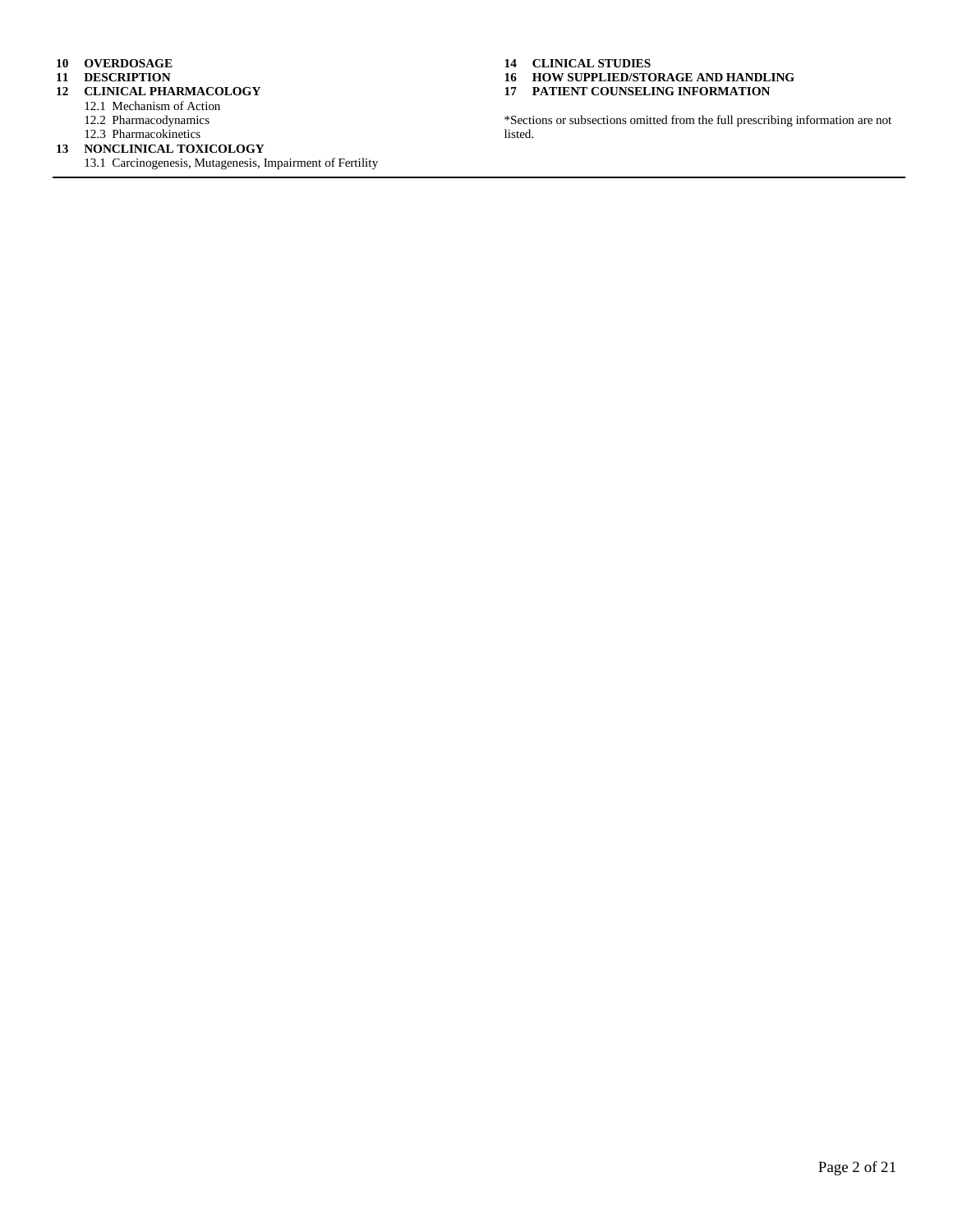## **FULL PRESCRIBING INFORMATION**

## **1 INDICATIONS AND USAGE**

Prepopik® is indicated for cleansing of the colon as a preparation for colonoscopy in adults and pediatric patients 9 years of age and older.

#### **2 DOSAGE AND ADMINISTRATION**

#### **2.1 Important Preparation and Administration Instructions**

- Correct fluid and electrolyte abnormalities before administration of Prepopik *[see Warnings and Precautions (5.1)]*.
- Two doses (one packet per dose) of Prepopik are required for a complete preparation for colonoscopy either as a Split-Dose (preferred) or Day-Before dosing regimen.
- The preferred method is the "Split-Dose" method and consists of two separate doses: the first dose during the evening before the colonoscopy and the second dose the next day, the morning of the day of the colonoscopy *[see Dosage and Administration (2.2)]*.
- The alternative method is the "Day Before" method and consists of two separate doses: the first dose during the afternoon or early evening before the colonoscopy and the second dose 6 hours later during the evening before the colonoscopy *[see Dosage and Administration (2.3)].*
- Each packet of Prepopik must be dissolved in 5 ounces of cold water prior to ingestion and administered according to the dosing regimen. Direct ingestion of the undissolved powder may increase the risk of nausea, vomiting, dehydration and electrolyte disturbances *[see Warnings and Precautions (5.8)]*.
- Additional fluids must be consumed after every dose of Prepopik in both dosing regimens *[see Dosage and Administration (2.2), Warnings and Precautions (5.1)]*.
- Consume only clear fluids (no solid food) from the start of Prepopik treatment until after the colonoscopy.
- Do not eat solid food or dairy and do not drink anything colored red or purple.
- Do not drink alcohol.
- Do not take other laxatives while taking Prepopik
- Do not take oral medications within one hour before or after starting Prepopik.
- If taking tetracycline or fluoroquinolone antibiotics, iron, digoxin, chlorpromazine, or penicillamine, take these medications at least 2 hours before and not less than 6 hours after administration of Prepopik *[see Drug Interactions (7.2)]*.
- Stop consumption of all fluids at least 2 hours before the colonoscopy.

## **2.2 Reconstitution of Prepopik Powder**

- 1. Reconstitute the Prepopik powder immediately before each administration. Do not prepare the solution in advance.
- 2. Fill the supplied dosing cup with cold water up to the lower (5-ounce) line on the cup and pour in the contents of one packet of Prepopik powder.
- 3. Stir for 2 to 3 minutes. The reconstituted Prepopik solution may become slightly warm as the powder dissolves.

## **2.3 Split-Dose Dosing Regimen (Preferred Method)**

The Split-Dose regimen is the preferred dosing method. The recommended dosage in adults and pediatric patients 9 years of age and older is shown below. Instruct patients to take two separate doses (one packet per dose) in conjunction with fluids.

#### Dose  $1 -$ On the day before colonoscopy:

- Instruct patients to consume only clear liquids (no solid food or dairy) on the day before the colonoscopy up until 2 hours before the time of the colonoscopy.
- Take the first dose of Prepopik during the evening before the colonoscopy (e.g., 5:00 to 9:00 PM).
- Follow Prepopik by drinking at least five 8-ounce cups of clear liquids (40 ounces total), using the upper line on the cup, within 5 hours and before bed.
- If severe bloating, distention, or abdominal pain occurs, following the first dose, delay the second dose until the symptoms resolve.

Dose 2 – Next morning on the day of colonoscopy (start approximately 5 hours prior to colonoscopy):

- Continue to consume only clear liquids (no solid food or dairy).
- Take the second dose of Prepopik.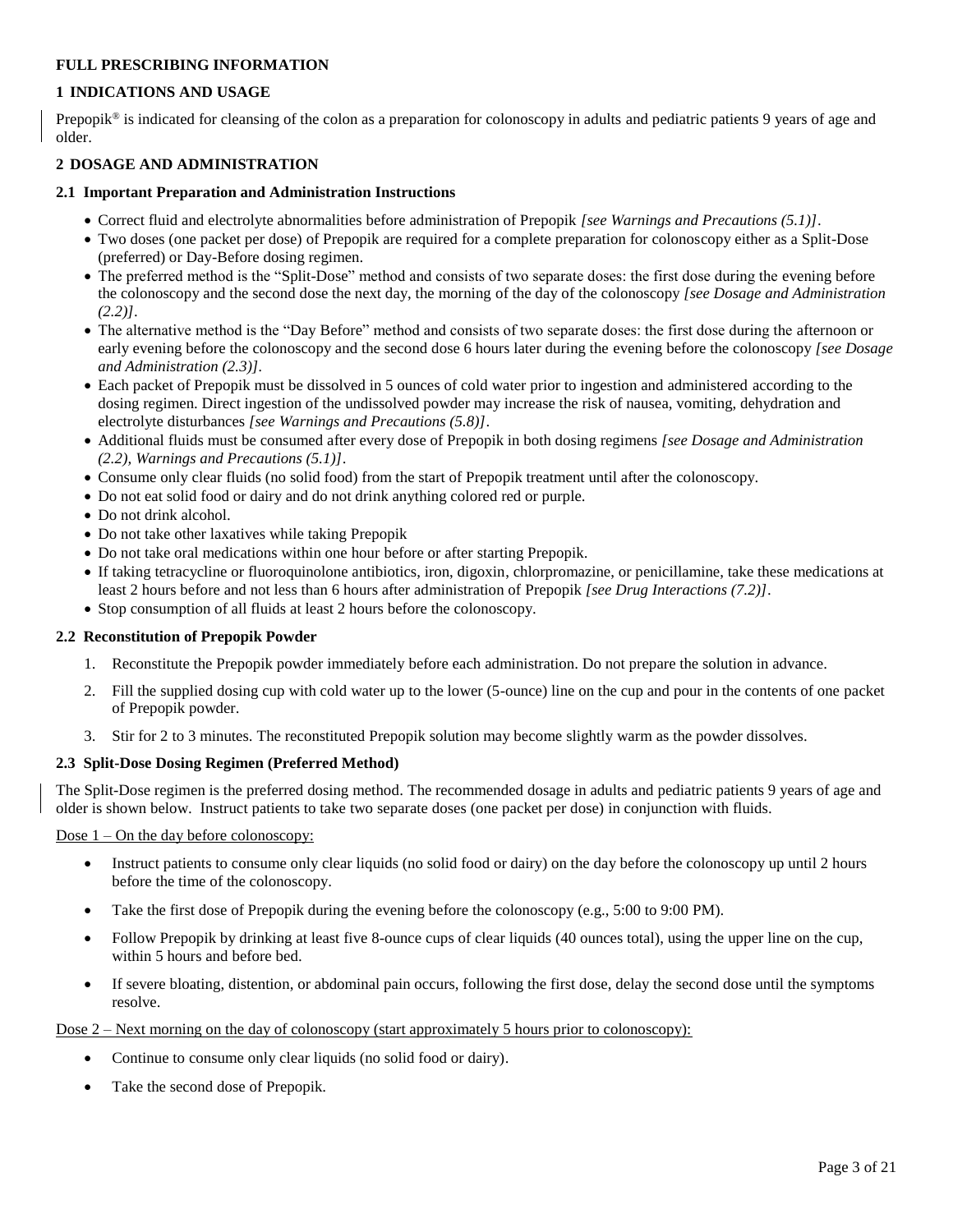• Following the Prepopik dose, drink at least three 8-ounce cups of clear liquids (24 ounces), using the upper line on the cup, at least 2 hours before the colonoscopy.

## **2.4 Day-Before Dosing Regimen (Alternative Method)**

The Day-Before regimen is the alternative dosing method for patients for whom the Split-Dosing is inappropriate. The recommended dosage in adults and pediatric patients 9 years of age and older is shown below. Instruct patients to take two separate doses (one packet per dose) in conjunction with fluids

Dose 1 – On the day before colonoscopy:

- Instruct patients to consume only clear liquids (no solid food or dairy) on the day before the colonoscopy up until 2 hours before the time of the colonoscopy.
- Take the first dose of Prepopik in the afternoon or early evening before the colonoscopy (e.g., 4:00 to 6:00 PM).
- Following the Prepopik dose, drink at least five 8-ounce cups of clear liquids (40 ounces total), using the upper line on the cup, within 5 hours and before the next dose.
- If severe bloating, distention, or abdominal pain occurs, following the first dose, delay the second dose until the symptoms resolve.

Dose 2 – Approximately 6 hours later in the evening the night before the colonoscopy (e.g., 10:00 PM to 12:00 AM):

- Take the second dose of Prepopik.
- Following the Prepopik dose, drink at least three 8-ounce cups (24 ounces), using the upper line on the cup, of clear liquids within 5 hours and before bed.

#### **Storage**

Reconstitute immediately before use. Do not prepare the solution in advance or store the solution for later use. Do not refrigerate or add ice to the solution.

## **3 DOSAGE FORMS AND STRENGTHS**

For oral solution*:* Each of the two packets contains 10 mg of sodium picosulfate, 3.5 g of magnesium oxide, and 12.0 g of anhydrous citric acid in 16.1g of powder for orange flavor or 16.2 g of powder for cranberry flavor.

#### **4 CONTRAINDICATIONS**

Prepopik is contraindicated in the following conditions:

- Patients with severe renal impairment (creatinine clearance less than 30 mL/minute) which may result in accumulation of magnesium *[see Warnings and Precautions (5.4)]*
- Gastrointestinal obstruction or ileus *[see Warnings and Precautions (5.6)]*
- Bowel perforation *[see Warnings and Precautions (5.6)]*
- Toxic colitis or toxic megacolon
- Gastric retention
- Hypersensitivity to any of the ingredients in Prepopik *[see Adverse Reactions (6.2)]*

## **5 WARNINGS AND PRECAUTIONS**

#### **5.1 Serious Fluid and Electrolyte Abnormalities**

Advise patients to hydrate adequately before, during, and after the use of Prepopik. Use caution in patients with congestive heart failure when replacing fluids. If a patient develops significant vomiting or signs of dehydration including signs of orthostatic hypotension after taking Prepopik, consider performing post-colonoscopy lab tests (electrolytes, creatinine, and BUN) and treat accordingly. Approximately 20% of adult patients in both arms (Prepopik, 2L of  $PEG + E$  plus two x 5-mg bisacodyl tablets) of clinical trials of Prepopik had orthostatic changes (changes in blood pressure and/or heart rate) on the day of colonoscopy. In adult clinical trials orthostatic changes were documented up to seven days post colonoscopy. In a single study of patients 9 to 16 years of age, approximately 20% of patients in Prepopik arms had orthostatic changes (changes in blood pressure and/or heart rate) compared with approximately 7% of those who received the comparator (PEG) *[see Clinical Studies (14)]*. These changes occurred up to five days post colonoscopy*.*

Fluid and electrolyte disturbances can lead to serious adverse reactions including cardiac arrhythmias or seizures and renal impairment. Correct fluid and electrolyte abnormalities before treatment with Prepopik *[see Dosage and Administration (2.1)]*. In addition, use caution when prescribing Prepopik for patients who have conditions or who are using medications that increase the risk for fluid and electrolyte disturbances or that may increase the risk of adverse events of seizure, arrhythmia, and renal impairment *[see Drug Interactions (7.1)]*.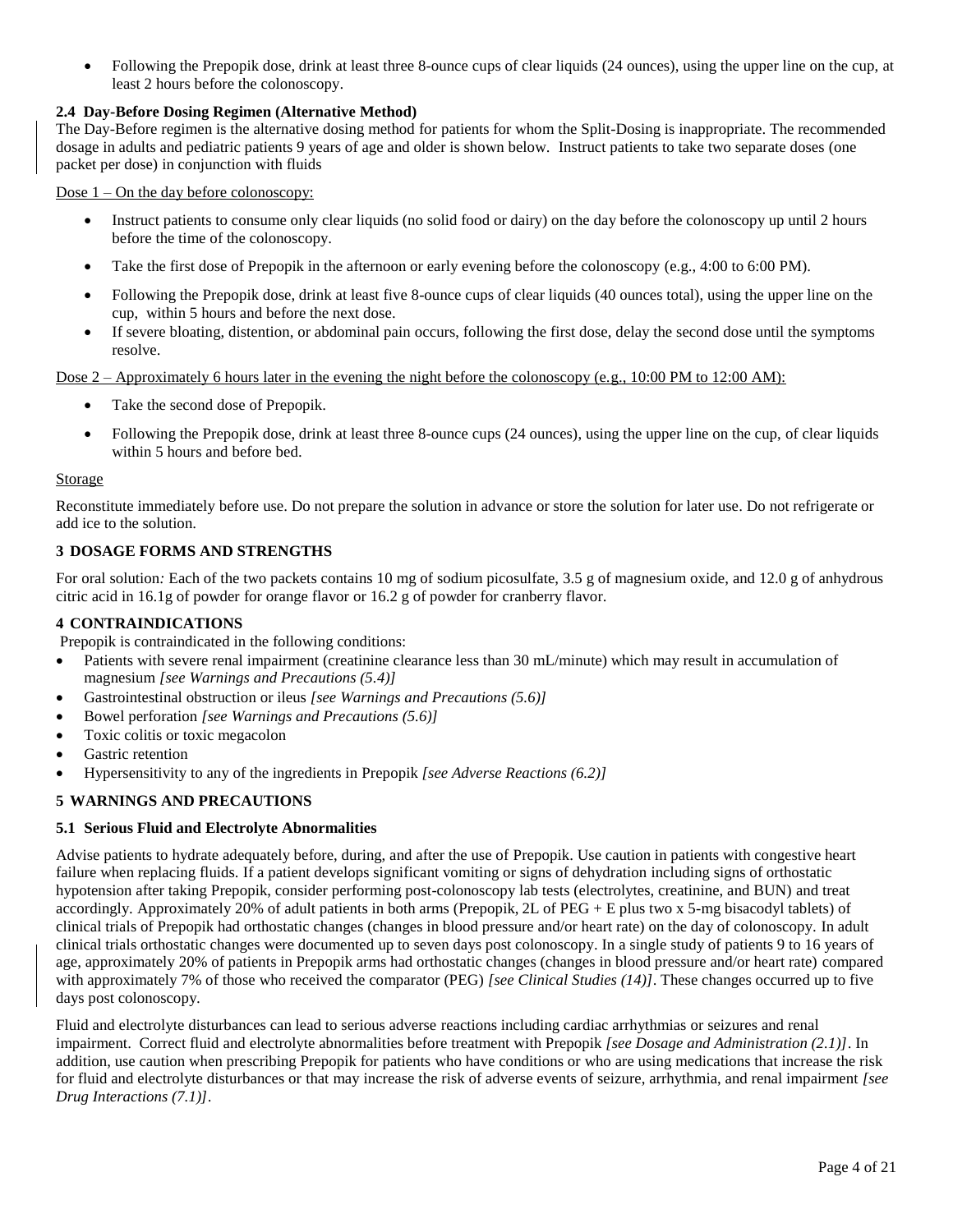## **5.2 Cardiac Arrhythmias**

There have been rare reports of serious arrhythmias associated with the use of ionic osmotic laxative products for bowel preparation. Use caution when prescribing Prepopik for patients at increased risk of arrhythmias (e.g., patients with a history of prolonged QT, uncontrolled arrhythmias, recent myocardial infarction, unstable angina, congestive heart failure, or cardiomyopathy). Consider predose and post-colonoscopy ECGs in patients at increased risk of serious cardiac arrhythmias.

#### **5.3 Seizures**

There have been reports of generalized tonic-clonic seizures with the use of bowel preparation products in patients with no prior history of seizures. The seizure cases were associated with electrolyte abnormalities (e.g., hyponatremia, hypokalemia, hypocalcemia, and hypomagnesemia) and low serum osmolality. The neurologic abnormalities resolved with correction of fluid and electrolyte abnormalities.

Use caution when prescribing Prepopik for patients with a history of seizures and in patients at risk of seizure, such as patients taking medications that lower the seizure threshold (e.g., tricyclic antidepressants), patients withdrawing from alcohol or benzodiazepines, or patients with known or suspected hyponatremia *[see Adverse Reactions (6.2)].*

#### **5.4 Use in Patients with Renal Impairment**

Prepopik is contraindicated in patients with severe renal impairment (creatinine clearance less than 30 mL/min), accumulation of magnesium in plasma may occur *[see Contraindications (4)]*. As with other magnesium containing bowel preparations, use caution when prescribing Prepopik for patients with mild to moderate renal impairment or patients taking concomitant medications that may affect renal function (such as diuretics, angiotensin converting enzyme inhibitors, angiotensin receptor blockers, or non-steroidal antiinflammatory drugs) *[see Drug Interactions (7.1)]*. These patients may be at increased risk for renal injury. Advise these patients of the importance of adequate hydration before, during and after the use of Prepopik. Consider performing baseline and postcolonoscopy laboratory tests (electrolytes, creatinine, and BUN) in these patients.

#### **5.5 Colonic Mucosal Ulceration, Ischemic Colitis and Ulcerative Colitis**

Osmotic laxatives may produce colonic mucosal aphthous ulcerations and there have been reports of more serious cases of ischemic colitis requiring hospitalization. Concurrent use of additional stimulant laxatives with Prepopik may increase this risk. The potential for mucosal ulcerations should be considered when interpreting colonoscopy findings in patients with known or suspected inflammatory bowel disease *[see Adverse Reactions (6.2)].*

#### **5.6 Use in Patients with Significant Gastrointestinal Disease**

If gastrointestinal obstruction or perforation is suspected, perform appropriate diagnostic studies to rule out these conditions before administering Prepopik *[see Contraindications (4)]*. Use with caution in patients with severe active ulcerative colitis.

## **5.7 Aspiration**

Patients with impaired gag reflex are at risk for regurgitation or aspiration during the administration of Prepopik. Observe these patients during the administration of Prepopik. Use with caution in these patients.

## **5.8 Risk of Vomiting and Other Gastrointestinal Complications with Ingestion of Undissolved Powder**

Each packet must be dissolved in 5 ounces of cold water and administered at separate times according to the dosing regimen *[see Dosage and Administration (2.3, 2.4)]*. Ingestion of additional water is important to patient tolerance. Direct ingestion of the undissolved powder may increase the risk of nausea, vomiting, dehydration, and electrolyte disturbances.

## **6 ADVERSE REACTIONS**

The following serious or otherwise important adverse reactions for bowel preparations are described elsewhere in the labeling:

- Serious Fluid and Electrolyte Abnormalities *[see Warnings and Precautions (5.1)]*
- Cardiac Arrhythmias *[see Warnings and Precautions (5.2)]*
- Seizures *[see Warnings and Precautions (5.3)]*
- Use in Patients with Renal Impairment *[see Warnings and Precautions (5.4)]*
- Colonic Mucosal Ulceration, Ischemic Colitis and Ulcerative Colitis *[see Warnings and Precautions (5.5)]*
- Use in Patients with Significant Gastrointestinal Disease *[see Warnings and Precautions (5.6)]*
- Aspiration *[see Warnings and Precautions (5.7)]*
- Risk of Vomiting and Other Gastrointestinal Complications with Ingestion of Undissolved Powder *[see Warnings and Precautions (5.8)]*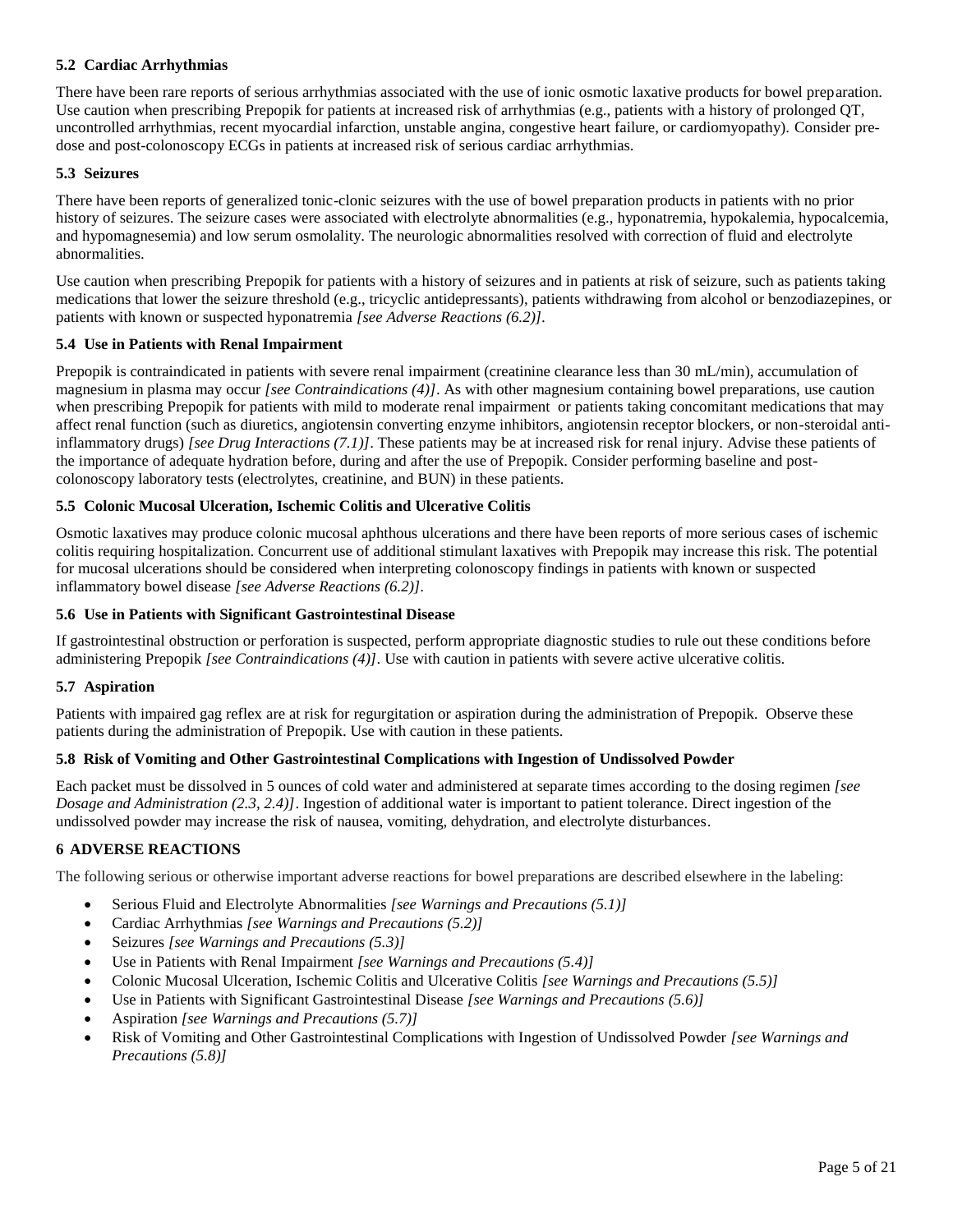## **6.1 Clinical Trials Experience**

Because clinical trials are conducted under widely varying conditions, adverse reaction rates observed in the clinical trials of a drug cannot be directly compared to rates in clinical trials of another drug and may not reflect the rates observed in practice.

In randomized, multicenter, controlled clinical trials, nausea, headache, and vomiting were the most common adverse reactions  $(>1%)$ following Prepopik administration. The patients were not blinded to the study drug. Since abdominal bloating, distension, pain/cramping, and watery diarrhea are known to occur in response to colon cleansing preparations, these effects were documented as adverse events in the clinical trials only if they required medical intervention (such as a change in study drug or led to study discontinuation, therapeutic or diagnostic procedures, met the criteria for a serious adverse event), or showed clinically significant worsening during the study that was not in the frame of the usual clinical course, as determined by the investigator.

Prepopik was compared for colon cleansing effectiveness with a preparation containing two liters (2L) of polyethylene glycol plus electrolytes solution (PEG + E) and two 5-mg bisacodyl tablets, all administered the day before the procedure. Table 1 displays the most common adverse reactions in Study 1 and Study 2 for the Prepopik Split-Dose and Day-Before dosing regimens, respectively, each as compared to the comparator preparation.

| Table 1: Treatment-Emergent Adverse Reactions observed in at Least (>1%) of Patients using the Split-Dose Regimen and |  |
|-----------------------------------------------------------------------------------------------------------------------|--|
| Day-Before Regimen **                                                                                                 |  |

|                 | <b>Study 1: Split-Dose Regimen</b> |                       |                 | <b>Study 2: Day-Before Regimen</b> |
|-----------------|------------------------------------|-----------------------|-----------------|------------------------------------|
|                 |                                    | $2L$ PEG+E*           |                 | $2L$ PEG+E*                        |
| <b>Adverse</b>  |                                    | with $2 \times 5$ -mg |                 | with $2 \times 5$ -mg              |
| <b>Reaction</b> | <b>PREPOPIK</b>                    | bisacodyl tablets     | <b>PREPOPIK</b> | bisacodyl tablets                  |
|                 | $(N=305)$                          | $(N=298)$             | $(N=296)$       | $(N=302)$                          |
|                 | $n (% = n/N)$                      | $n ( \% = n/N)$       | $n (% = n/N)$   | $n (% = n/N)$                      |
| Nausea          | 8(2.6)                             | 11(3.7)               | 9(3.0)          | 13(4.3)                            |
| Headache        | 5(1.6)                             | 5(1.7)                | 8(2.7)          | 5(1.7)                             |
| Vomiting        | 3(1.0)                             | 10(3.4)               | 4(1.4)          | 6(2.0)                             |

 $*$  2L PEG + E = two liters polyethylene glycol plus electrolytes solution.

\*\*abdominal bloating, distension, pain/cramping, and watery diarrhea not requiring an intervention were not collected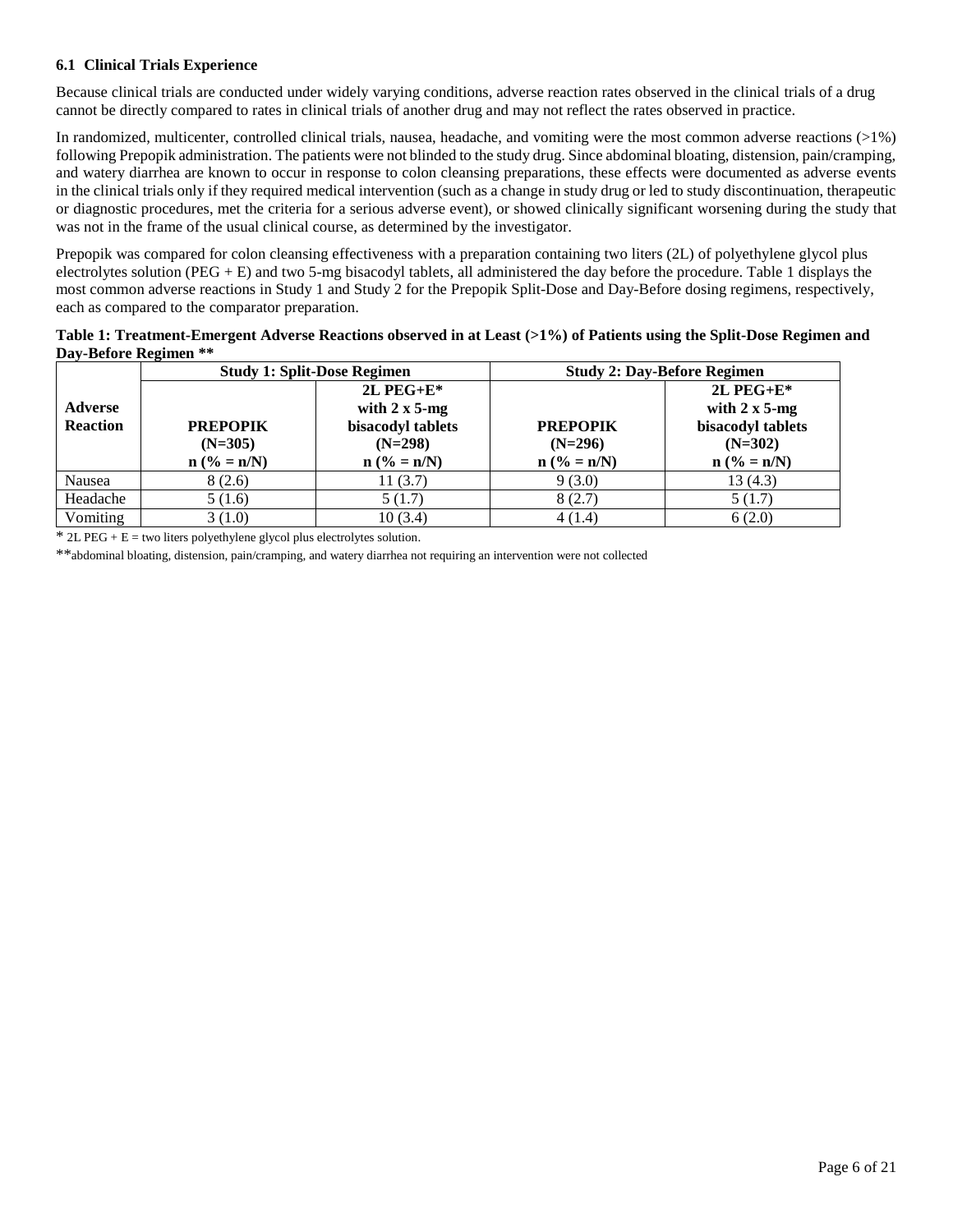## Electrolyte Abnormalities

In general, Prepopik was associated with numerically higher rates of abnormal electrolyte shifts on the day of colonoscopy compared to the preparation containing 2L of PEG + E plus two x 5-mg bisacodyl tablets (Table 2). These shifts were transient in nature and numerically similar between treatment arms at the Day 30 visit.

| Laboratory              | Visit                     | Study 1: Split-Dose Regimen |               | Study 2: Day-Before Regimen |               |
|-------------------------|---------------------------|-----------------------------|---------------|-----------------------------|---------------|
| Parameter (direction of |                           |                             | 2L PEG+E with |                             | 2L PEG+E with |
| change)                 |                           |                             | 2x 5 mg       |                             | 2x 5 mg       |
|                         |                           | <b>PREPOPIK</b>             | bisacodyl     | <b>PREPOPIK</b>             | bisacodyl     |
|                         |                           |                             | tablets       |                             | tablets       |
|                         |                           |                             | $n/N$ (%)     | $n/N$ (%)                   |               |
| Potassium (low)         | Day of Colonoscopy        | 19/260(7.3)                 | 11/268(4.1)   | 13/274(4.7)                 | 13/271(4.8)   |
|                         | 24-48 hours               | 3/302(1.0)                  | 2/294(0.7)    | 3/287(1.0)                  | 5/292(1.7)    |
|                         | Day 7                     | 11/285(3.9)                 | 8/279(2.9)    | 6/276(2.2)                  | 14/278(5.0)   |
|                         | Day 30                    | 11/284(3.9)                 | 8/278(2.9)    | 7/275(2.5)                  | 8/284(2.8)    |
| Sodium (low)            | Day of Colonoscopy        | 11/298(3.7)                 | 3/295(1.0)    | 3/286(1.0)                  | 3/295(1.0)    |
|                         | 24-48 hours               | 1/303(0.3)                  | 1/295(0.3)    | 1/288(0.3)                  | 1/293(0.3)    |
|                         | Day 7                     | 2/300(0.7)                  | 1/292(0.3)    | 1/285(0.4)                  | 1/291(0.3)    |
|                         | Day 30                    | 2/299(0.7)                  | 3/291(1.0)    | 1/284(0.4)                  | 1/296(0.3)    |
| Chloride (low)          | Day of Colonoscopy        | 11/301(3.7)                 | 1/298(0.3)    | 3/287(1.0)                  | 0/297(0.0)    |
|                         | $24-48$ hours             | 1/303(0.3)                  | 0/295(0.0)    | 2/288(0.7)                  | 0/293(0.0)    |
|                         | Day 7                     | 1/303(0.3)                  | 3/295(1.0)    | 0/285(0.0)                  | 0/293(0.0)    |
|                         | Day 30                    | 2/302(0.7)                  | 3/294(1.0)    | 0/285(0.0)                  | 0/298(0.0)    |
| Magnesium (high)        | Day of Colonoscopy        | 34/294 (11.6)               | 0/294(0.0)    | 25/288(8.7)                 | 1/289(0.3)    |
|                         | 24-48 hours               | 0/303(0.0)                  | 0/295(0.0)    | 0/288(0.0)                  | 0/293(0.0)    |
|                         | Day 7                     | 0/297(0.0)                  | 1/291(0.3)    | 1/286(0.3)                  | 1/285(0.4)    |
|                         | Day 30                    | 1/296(0.3)                  | 2/290(0.7)    | $0/286$ $(0.0)$             | 0/290(0.0)    |
| Calcium (low)           | Day of Colonoscopy        | 2/292(0.7)                  | 1/286(0.3)    | 0/276(0.0)                  | 2/282(0.7)    |
|                         | 24-48 hours               | 0/303(0.0)                  | 0/295(0.0)    | 0/288(0.0)                  | 0/293(0.0)    |
|                         | Day 7                     | 0/293(0.0)                  | 1/283(0.4)    | 0/274(0.0)                  | 0/278(0.0)    |
|                         | Day 30                    | $\sqrt{0}/292(0.0)$         | 1/282(0.4)    | 0/274(0.0)                  | 1/283(0.4)    |
| Creatinine (high)       | Day of Colonoscopy        | 5/260(1.9)                  | 13/268(4.9)   | 12/266(4.5)                 | 16/270(5.9)   |
|                         | $\overline{24}$ -48 hours | 1/303(0.3)                  | 0/295(0.0)    | 0/288(0.0)                  | 0/293(0.0)    |
|                         | Day 7                     | 10/264(0.4)                 | 13/267(4.8)   | 10/264(3.8)                 | 10/265(3.8)   |
|                         | Day 30                    | 11/264(4.2)                 | 14/265(5.3)   | 18/264(6.8)                 | 10/272(3.7)   |
| eGFR (low)              | Day of Colonoscopy        | 22/221 (10.0)               | 17/214(7.9)   | 26/199 (13.1)               | 25/224 (11.2) |
|                         | 24-48 hours               | 76/303 (25.1)               | 72/295 (24.4) | 82/288 (28.5)               | 62/293(21.2)  |
|                         | Day 7                     | 22/223 (10.0)               | 17/213(8.0)   | 11/198(5.6)                 | 28/219 (12.8) |
|                         | Day 30                    | 24/223(10.8)                | 21/211 (10.0) | 21/199(10.6)                | 24/224 (10.7) |

| Table 2: Shifts from Normal Baseline to Outside the Normal Range at Day 7 and Day 30 |  |  |
|--------------------------------------------------------------------------------------|--|--|
|                                                                                      |  |  |

Pediatrics

In the pediatric patients aged 9 to 16 years who received Prepopik, the most common adverse reactions (> 5%) were nausea, vomiting, and abdominal pain *[see Clinical Trials (14)]*. Electrolytes abnormalities were observed in pediatric patients similar to those seen in adults. Three patients had abnormally low glucose levels (40 to 47 mg/dL). Two patients received Prepopik and one received the comparator (PEG). The abnormal values occurred at the colonoscopy visit for one patient (Prepopik) and at the 5-day follow up visit for the other two patients (Prepopik and PEG). All three patients were asymptomatic.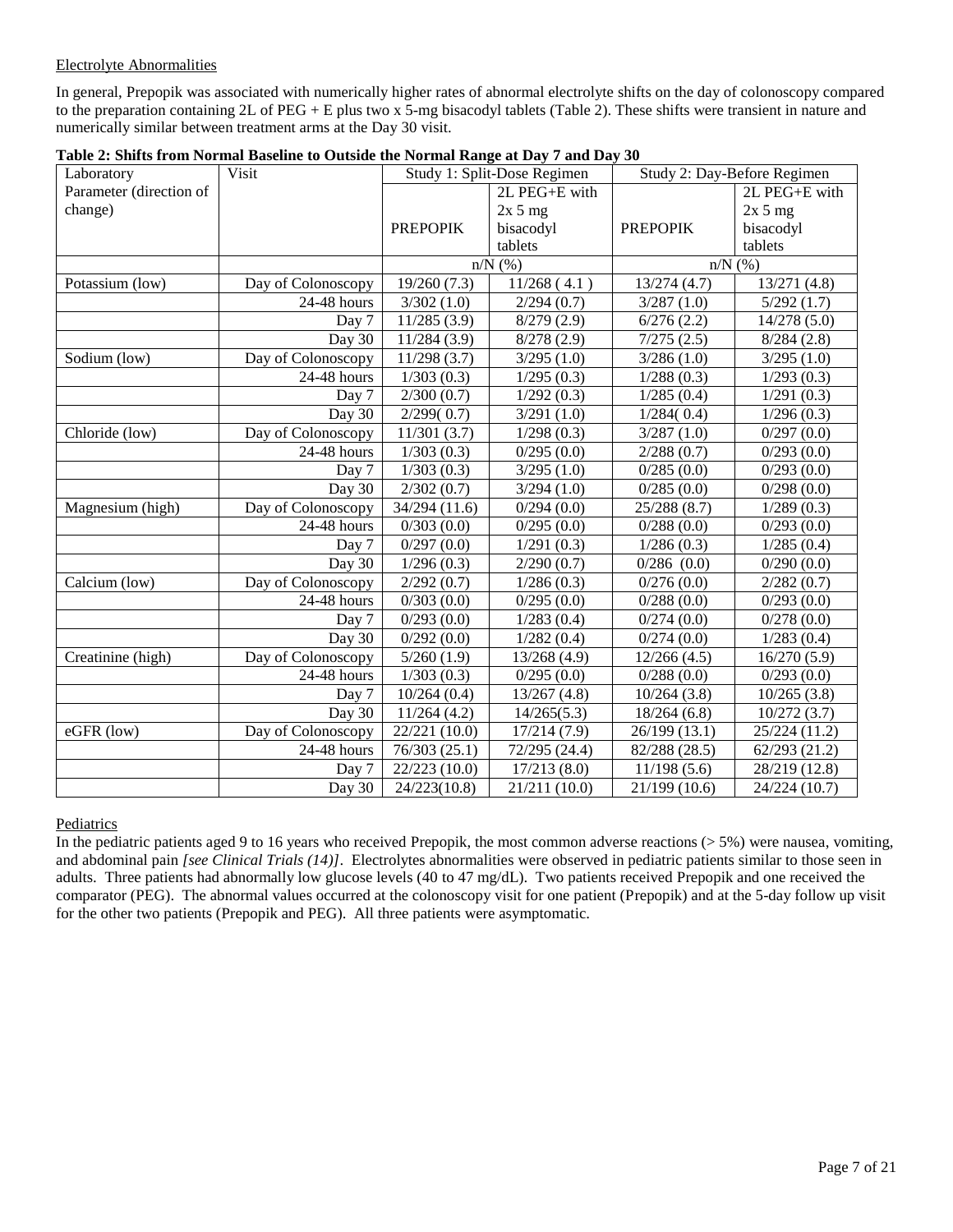## **6.2 Postmarketing Experience**

The following adverse reactions have been identified during post approval use of other oral formulations of sodium picosulfate, magnesium oxide and anhydrous citric acid similar to Prepopik. Because these reactions are reported voluntarily from a population of uncertain size, it is not always possible to reliably estimate their frequency or establish a causal relationship to drug exposure.

*Hypersensitivity:* rash, urticaria, purpura, and anaphylaxis *[see Contraindications (4)]*

*Gastrointestinal:* abdominal pain, diarrhea, fecal incontinence, aphthoid ileal ulcers, ischemic colitis *[see Warnings and Precautions (5.5)]*

*Neurologic:* generalized tonic-clonic seizures with and without hyponatremia in epileptic patients *[see Warnings and Precautions (5.3)].*

## **7 DRUG INTERACTIONS**

## **7.1 Drugs That May Increase Risks of Fluid and Electrolyte Abnormalities**

Use caution when prescribing Prepopik for patients with conditions and/or who are taking other drugs that increase the risk for fluid and electrolyte disturbances or may increase the risk of renal impairment, seizures, arrhythmias, or QT prolongation in the setting of fluid and electrolyte abnormalities *[see Warnings and Precautions (5.1, 5.2, 5.3, 5.4)].*

#### **7.2 Potential for Reduced Drug Absorption**

Prepopik can reduce the absorption of other co-administered drugs *[see Dosage and Administration (2.1)]*:

- Administer oral medications at least one hour before of the start of administration of Prepopik.
- Administer tetracycline and fluoroquinolone antibiotics *[see Drug Interactions (7.3)]*, iron, digoxin, chlorpromazine, and penicillamine at least 2 hours before and not less than 6 hours after administration of Prepopik.

#### **7.3 Antibiotics**

Prior or concomitant use of antibiotics with Prepopik may reduce efficacy of Prepopik as conversion of sodium picosulfate to its active metabolite BHPM is mediated by colonic bacteria.

## **8 USE IN SPECIFIC POPULATIONS**

#### **8.1 Pregnancy**

## Risk Summary

There are no data with Prepopik use in pregnant women to determine a drug-associated risk of major birth defects, miscarriage, or adverse maternal or fetal outcomes. In an animal reproduction study, no adverse developmental effects were observed in pregnant rats when sodium picosulfate, magnesium oxide, and anhydrous citric acid were administered orally at doses 1.2 times the recommended human dose based on body surface area during organogenesis.

The estimated background risk of major birth defects and miscarriage for the indicated population is unknown. All pregnancies have a background risk of birth defect, loss, or other adverse outcomes. In the U.S. general population, the estimated background risk of major birth defects and miscarriage in clinically recognized pregnancies is 2 to 4% and 15 to 20%, respectively.

#### Data

#### *Animal Data*

A reproduction study with sodium picosulfate, magnesium oxide, and anhydrous citric acid has been performed in pregnant rats following oral administration of up to 2000 mg/kg twice daily (about 1.2 times the recommended human dose based on body surface area) during the period of organogenesis. There was no evidence of harm to the fetus due to sodium picosulfate, magnesium oxide, and anhydrous citric acid. A reproduction study in rabbits was not adequate, as treatment-related mortalities were observed at all doses. A pre and postnatal development study with sodium picosulfate, magnesium oxide, and anhydrous citric acid in rats showed no evidence of any adverse effect on pre and postnatal development at oral doses up to 2000 mg/kg twice daily (about 1.2 times the recommended human dose based on body surface area).

Published reproduction studies with sodium picosulfate in pregnant rats and rabbits during the period of organogenesis did not show evidence of harm to the fetus at doses up to 100 mg/kg (approximately 49 and 98 times, respectively, the recommended human dose of 10 mg sodium picosulfate based on body surface area).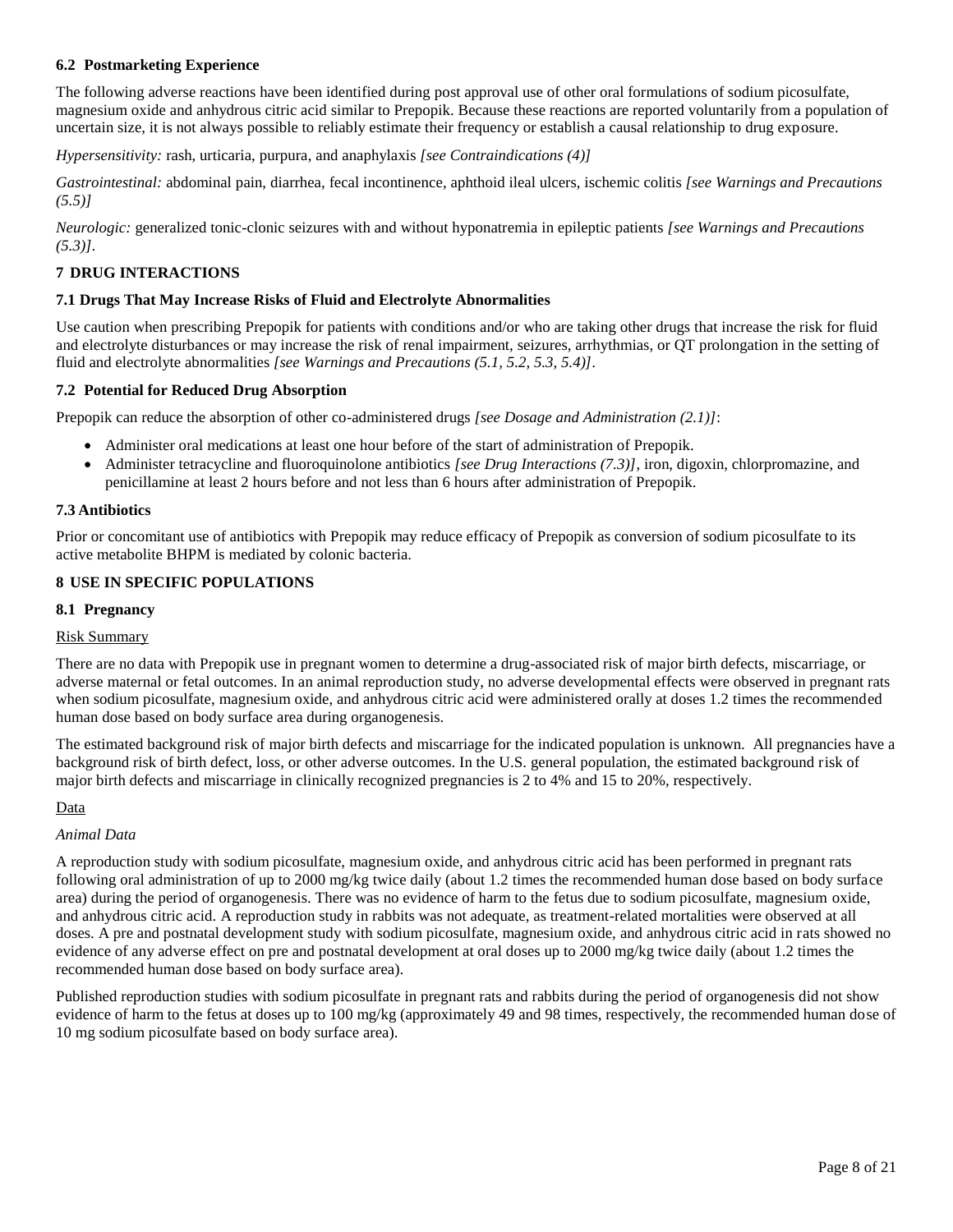## **8.2 Lactation**

## Risk Summary

There are no data on the presence of magnesium oxide or anhydrous citric acid in either human or animal milk, the effects on the breastfed infant, or the effects on milk production. Published data on lactating women indicate that the active metabolite of sodium picosulfate, bis-(*p*-hydroxyphenyl)-pyridyl-2-methane (BHPM) remained below the limit of detection (1 ng/mL) in breast milk after both single and multiple doses of 10 mg/day. There are no data on the effects of sodium picosulfate on the breastfed infant or on milk production. The developmental and health benefits of breastfeeding should be considered along with the mother's clinical need for Prepopik and any potential adverse effects on the breastfed infant from Prepopik or the underlying maternal condition.

#### **8.4 Pediatric Use**

The safety and effectiveness of Prepopik have been established for cleansing of the colon as a preparation for colonoscopy in pediatric patients 9 years of age and older. Use of Prepopik in this age group is supported by evidence from adequate and well-controlled trials of Prepopik in adults and a single, dose-ranging, controlled trial in 78 pediatric patients 9 to 16 years of age *[see Clinical Studies (14)].* The safety profile of Prepopik in this pediatric population was similar to that seen in adults *[see Adverse Reactions (6.1)]*. Monitor for possible hypoglycemia in pediatric patients, as Prepopik has no caloric substrate.

The safety and effectiveness of Prepopik in pediatric patients less than 9 years of age have not been established.

#### **8.5 Geriatric Use**

Of the 1201 patients in clinical trials who received Prepopik, 215 (18%) patients were 65 years of age or older. No overall differences in safety or effectiveness were observed between geriatric patients and younger patients. However, elderly patients are more likely to have decreased hepatic, renal or cardiac function and may be more susceptible to adverse reactions resulting from fluid and electrolyte abnormalities *[see Warnings and Precautions (5.1)]*.

#### **8.6 Renal Impairment**

Prepopik is contraindicated in patients with severe renal impairment (creatinine clearance less than 30 mL/min), as accumulation of magnesium in plasma may occur *[see Contraindications (4)]*. Patients with mild to moderate renal impairment or patients taking concomitant medications that may affect renal function may be at increased risk for renal injury *[see Warnings and Precautions (5.4).* Advise these patients of the importance of adequate hydration before, during and after the use of Prepopik *[see Dosage and Administration (2.1)].* Consider performing baseline and post-colonoscopy laboratory tests (electrolytes, creatinine, and BUN) in these patients.

#### **10 OVERDOSAGE**

Overdosage of more than the recommended dose of Prepopik may lead to severe electrolyte disturbances, as well as dehydration and hypovolemia, with signs and symptoms of these disturbances *[see Warnings and Precautions (5.1)]*. Monitor for fluid and electrolyte disturbances and treat symptomatically.

## **11 DESCRIPTION**

Prepopik (sodium picosulfate, magnesium oxide and anhydrous citric acid) for oral solution is available in 2 flavors, orange and cranberry flavor, and is provided in two packets. The contents of each is to be dissolved in 5 ounces of cold water and consumed.

Each packet for both flavors contains 10 mg sodium picosulfate, 3.5 g magnesium oxide and 12 g anhydrous citric acid. The product also contains the following inactive ingredients: potassium hydrogen carbonate, saccharine sodium and orange or cranberry flavors. The orange flavor contains acacia gum, lactose, ascorbic acid and butylated hydroxyanisole, and the cranberry flavor contains maltodextrin, glyceryl triacetate (triacetin) and sodium octenyl succinated starch. The following is a description of the three active ingredients: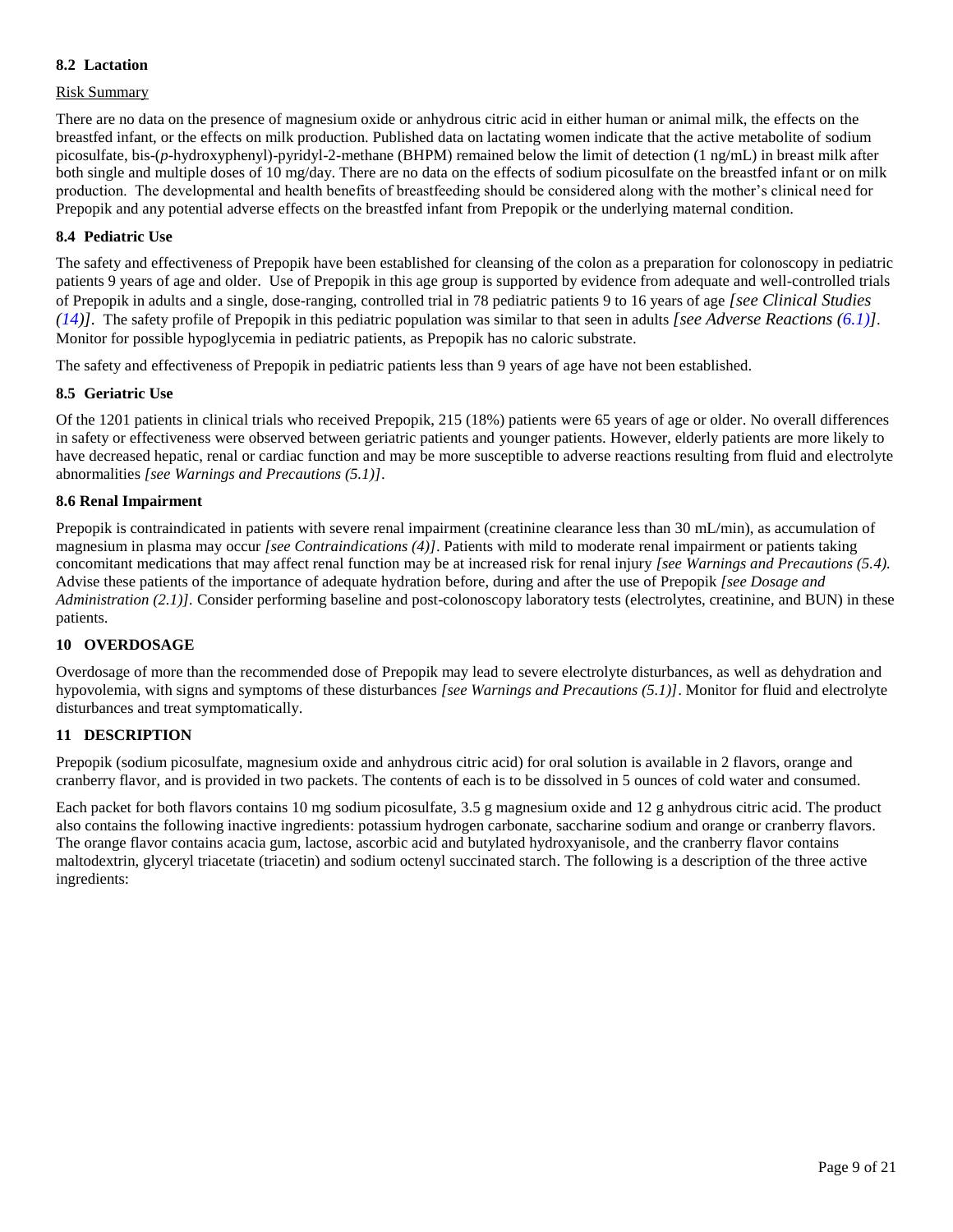Sodium picosulfate is a stimulant laxative.

#### Sodium Picosulfate

- Chemical name: 4,4´-(2-pyridylmethylene) diphenyl bis(hydrogen sulfate) disodium salt, monohydrate
- Chemical formula:  $C_{18}H_{13}NNa_2O_8S_2.H_2O$
- Molecular weight: 499.4
- Structural formula:

$$
\begin{array}{c}\n\begin{array}{c}\n\swarrow \\
\searrow \\
\swarrow\n\end{array}\n\end{array}
$$

• Sodium picosulfate

Magnesium citrate, which is formed in solution by the combination of magnesium oxide and anhydrous citric acid, is an osmotic laxative.

Magnesium Oxide

- Chemical name: Magnesium oxide
- Chemical formula: Mg O
- Molecular weight: 40.3
- Structural formula: Mg O

## Anhydrous Citric Acid

- Chemical name: 2-hydroxypropane-1,2,3-tricarboxylic acid
- Chemical formula:  $C_6H_8O_7$
- Molecular weight: 192.1
- Structural formula:

$$
\begin{picture}(160,170) \put(100,170){\line(1,0){10}} \put(100,170){\line(1,0){10}} \put(100,170){\line(1,0){10}} \put(100,170){\line(1,0){10}} \put(100,170){\line(1,0){10}} \put(100,170){\line(1,0){10}} \put(100,170){\line(1,0){10}} \put(100,170){\line(1,0){10}} \put(100,170){\line(1,0){10}} \put(100,170){\line(1,0){10}} \put(100,170){\line(1,0){10}} \put(100,170){\line(1,0){10}} \put(100,170){\line(1,0){10}} \put(100,170){\line(1,0){10}} \put(100,170){\line(1,0){10}} \put(100,170){\line(1,0){10}} \put(100,170){\line(1,0){10}} \put(100,170){\line(1,0){10}} \put(100,170){\line(1,0){10}} \put(100,170){\line(1,0){10}} \put(100,170){\line(1,0){10}} \put(100,170){\line(1,0){10}} \put(100,170){\line(1,0){10}} \put(100,170){\line(1,0){10}} \put(100,170){\line(1,0){10}} \put(100,170){\line(1,0){10}} \put(100,170){\line(1,0){10}} \put(100,170){\line(1,0){10}} \put(100,170){\line(1,0){10}} \put(100,170){\line(1,0){10}} \put(100,170){\line(1,0){10}} \put(100,170){\line(1,0){10}} \put(100,170){\line(1,0){10}} \put(100,170){\line(1,0){10}} \put(100,170){\line(1,0){10}} \put(100,170){\
$$

Anhydrous citric acid

## **12 CLINICAL PHARMACOLOGY**

## **12.1 Mechanism of Action**

Sodium picosulfate is hydrolyzed by colonic bacteria to form an active metabolite: bis-(p-hydroxy-phenyl)-pyridyl-2-methane, BHPM, which acts directly on the colonic mucosa to stimulate colonic peristalsis.

Magnesium oxide and citric acid react to create magnesium citrate in solution, which is an osmotic agent that causes water to be retained within the gastrointestinal tract.

## **12.2 Pharmacodynamics**

The stimulant laxative activity of sodium picosulfate together with the osmotic laxative activity of magnesium citrate produces a purgative effect which, when ingested with additional fluids, produces watery diarrhea.

## **12.3 Pharmacokinetics**

## Absorption

After administration of the first packet of Prepopik in 16 healthy subjects, mean maximum concentration  $(C_{\text{max}})$  for picosulfate of  $2.3 \pm 1.4$  ng/mL was reached at 2 hours. After administration of 2 packets of Prepopik separated by 6 hours, picosulfate reached the mean C<sub>max</sub> of 3.2 ± 2.6 ng/mL at approximately 7 hours (T<sub>max</sub>). In the same study, baseline uncorrected magnesium reached a C<sub>max</sub> of approximately 1.9 mEq/L, which occurred at 10 hours post first packet administration ( $T_{max}$ ). This represents an approximately 20% increase from the baseline.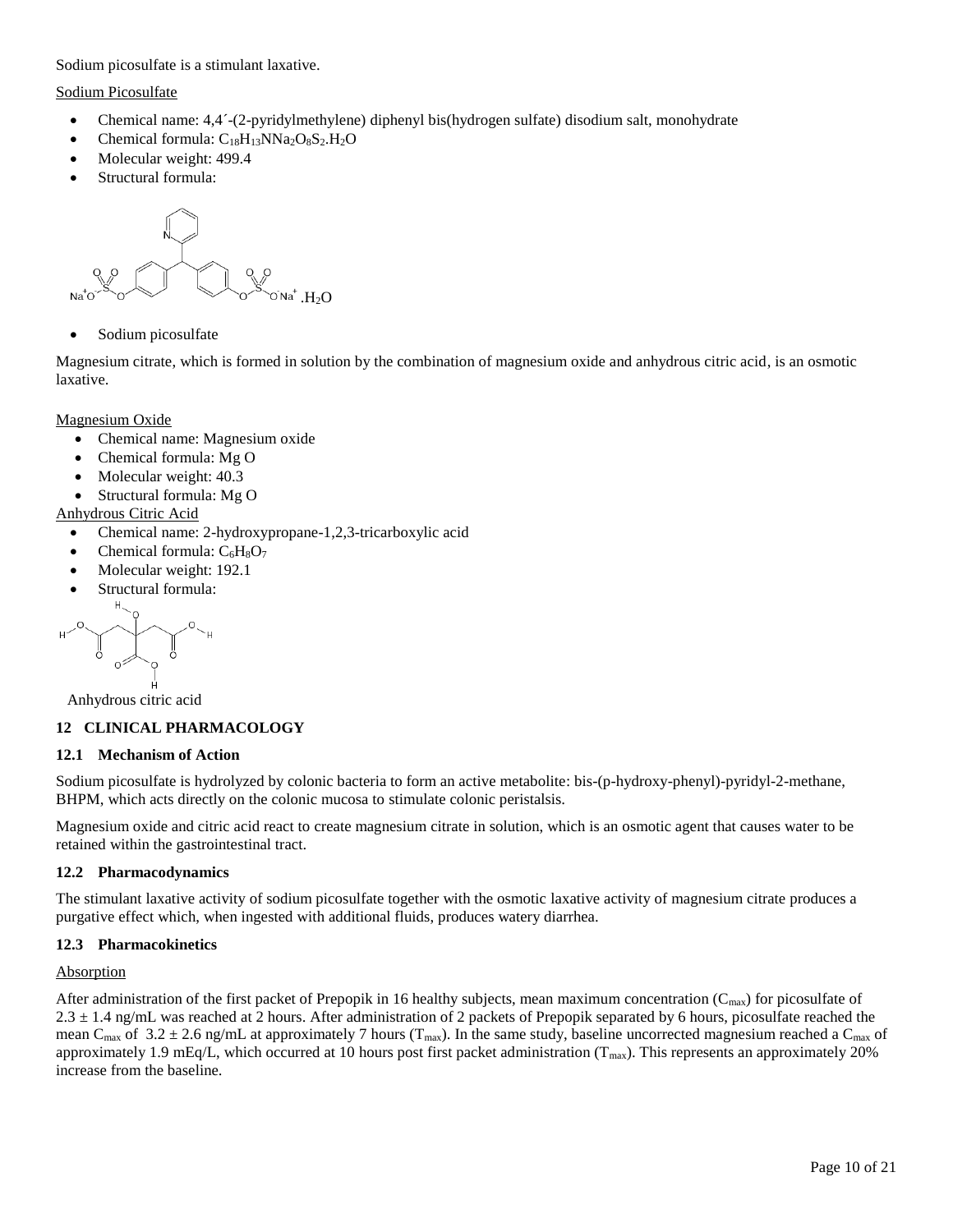## Distribution

The apparent volume of distribution (V/F) for picosulfate was 4199 liters in healthy adults.

## Metabolism and Elimination

Sodium picosulfate, which is a prodrug, is converted to its active metabolite, BHPM, by colonic bacteria. Plasma concentration of the free BHPM were low, and below the lower limit of quantification (0.1 ng/mL) in 13 out of 16 subjects studied. The fraction of the sodium picosulfate dose excreted unchanged in urine was 0.2%. In urine, the majority of excreted BHPM was in the glucuronideconjugated form. The terminal half-life of sodium picosulfate was 7.4 hours. The apparent clearance (CL/F) of picosulfate was 629  $L/h$ .

## Use in Specific Populations

#### *Pediatric Patients*

Pharmacokinetics of picosulfate was studied in pediatric patients aged from 9 to 16 years old.

For picosulfate, the apparent clearance is from 316 to 409 L/h. The corresponding estimates for apparent volume of distribution are from 2457 to 3935 liters. The derived half-life using these model estimates would be 7 hours. The picosulfate reached the mean  $C_{\text{max}}$ of  $3.5 \pm 2.1$  ng/mL at approximately 6 to 7 hours (T<sub>max</sub>)

The baseline uncorrected mean serum magnesium concentration was 2.02 mEq/L at 10 hours after the first dose of Prepopik and ranged from 1.7 to 2.46 mEq/L in pediatric patients from 9 to 16 years of age.

#### Drug Interaction Studies

In an *in vitro* study using human liver microsomes, sodium picosulfate did not inhibit the major CYP enzymes (CYP 1A2, 2B6, 2C8, 2C9, 2C19, 2D6 and 3A4/5) evaluated. Based on an *in vitro* study using freshly isolated hepatocyte culture, sodium picosulfate is not an inducer of CYP1A2, CYP2B6 or CYP3A4/5.

## **13 NONCLINICAL TOXICOLOGY**

## **13.1 Carcinogenesis, Mutagenesis, Impairment of Fertility**

Long-term studies in animals to evaluate carcinogenic potential or studies to evaluate mutagenic potential have not been performed with Prepopik. Sodium picosulfate was not mutagenic in the Ames test, the mouse lymphoma assay and the mouse bone marrow micronucleus test.

In an oral fertility study in rats, Prepopik did not cause any significant adverse effect on male or female fertility parameters up to a maximum dose of 2000 mg/kg twice daily (about 1.2 times the recommended human dose based on the body surface area).

## **14 CLINICAL STUDIES**

## Adults

The colon cleansing efficacy of Prepopik was evaluated for non-inferiority against a comparator in two randomized, investigatorblinded, active-controlled, multicenter US trials in adult patients scheduled to have an elective colonoscopy. In all, 1195 adult patients were included in the primary efficacy analysis: 601 from Study 1, and 594 from Study 2. Patients ranged in age from 18 to 80 years (mean age 56 years); 61% were female and 39% male. Self-identified race was distributed as follows: 90% White, 10% Black, and less than 1% other. Of these, 3% self-identified their ethnicity as Hispanic or Latino.

Patients randomized to Prepopik in the two studies were treated with one of two dosing regimens:

- In Study 1, Prepopik was given by "Split-Dose" (evening before and day of) dosing, where the first packet was taken the evening before the colonoscopy (between 5:00 and 9:00 PM), followed by five (5) 8-ounce glasses of clear liquid, and the second packet was taken the morning of the colonoscopy (at least 5 hours prior to but no more than 9 hours prior to colonoscopy), followed by three (3) 8-ounce glasses of clear liquid.
- In Study 2, Prepopik was given by "Day-Before" (afternoon/evening before only) dosing, where both packets were taken separately on the day before the colonoscopy, with the first packet taken in the afternoon (between 4:00 and 6:00 PM), followed by five (5) 8-ounce glasses of clear liquid, and the second packet taken in the late evening (approximately 6 hours later, between 10:00 PM and 12:00 AM), followed by three (3) 8-ounce glasses of clear liquid.

The comparator was a preparation containing two liters of polyethylene glycol plus electrolytes solution (PEG + E) and two 5-mg bisacodyl tablets, administered the day before the procedure. All patients in both the Prepopik and comparator groups were limited to a clear liquid diet on the day before the procedure (24 hours before).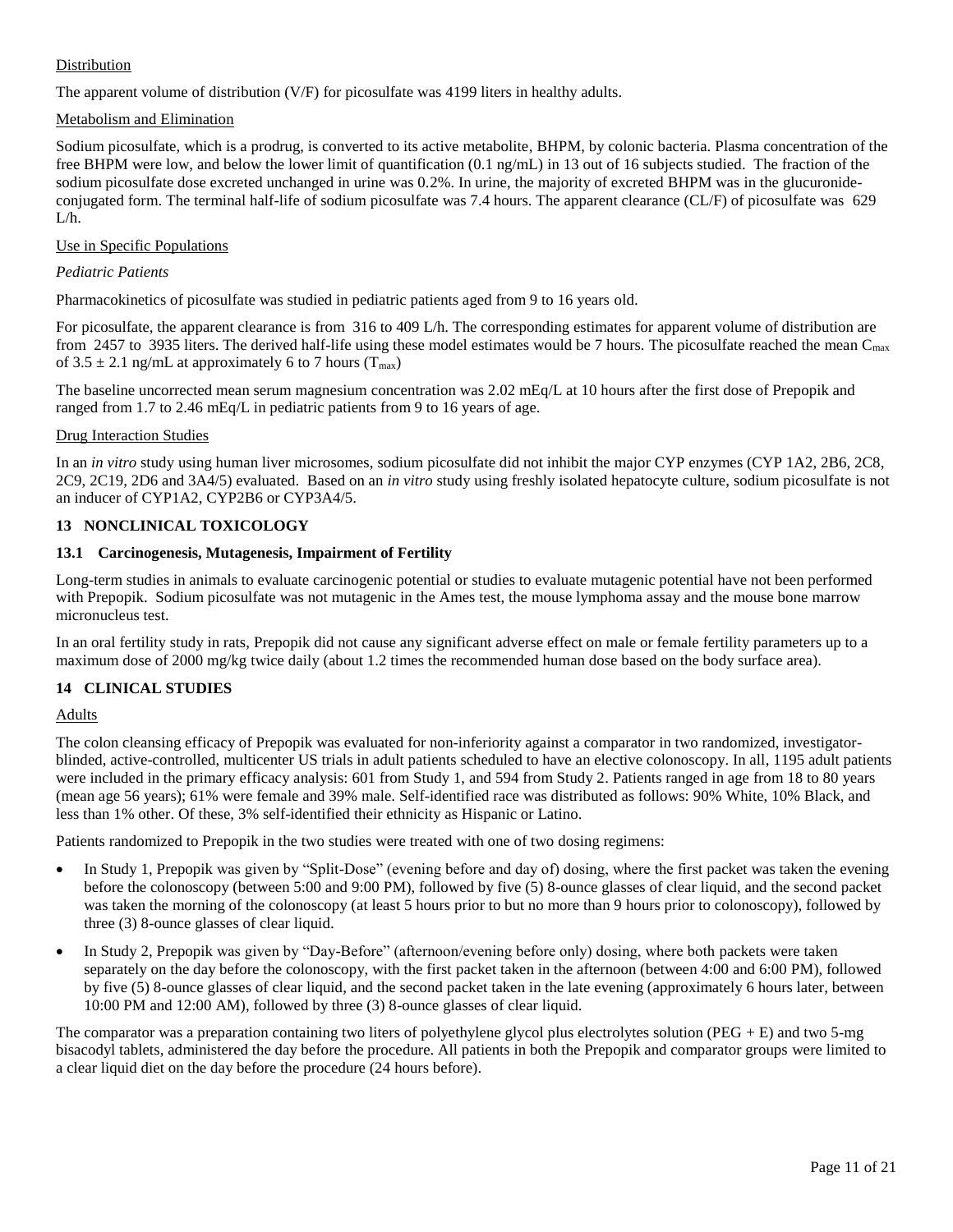The primary efficacy endpoint was the proportion of patients with successful colon cleansing, as assessed by blinded colonoscopists using the Aronchick Scale. The Aronchick scale is a tool used to assess overall colon cleansing. Successful colon cleansing was defined as bowel preparations with >90% of the mucosa seen and mostly liquid stool that were graded excellent (minimal suctioning needed for adequate visualization) or good (significant suctioning needed for adequate visualization) by the colonoscopist.

In both studies, Prepopik was non-inferior to the comparator. In addition, Prepopik provided by Split-Dose dosing met the prespecified criteria for superiority to the comparator for colon cleansing in Study 1. The comparator in that study was administered entirely on the day prior to colonoscopy. See Tables 3 and 4 below.

## **Table 3: Proportion of Patients with Successful Colon Cleansing in Study 1 Split-Dose Regimen**

| <b>PREPOPIK</b>           | $2L$ PEG+E*                             |                                     |                             |
|---------------------------|-----------------------------------------|-------------------------------------|-----------------------------|
| <b>Split-Dose Regimen</b> | with $2 \times 5$ -mg bisacodyl tablets | Difference between treatment groups |                             |
| $\%$ (n/N)                | $\%$ (n/N)                              | <b>Difference</b>                   | 95% CI                      |
| 84 % (256/304)            | 74% (221/297)                           | 10%                                 | $(3.4\%, 16.2\%)^{\dagger}$ |

 $*$  2L PEG + E = two liters polyethylene glycol plus electrolytes solution.

† Non-inferior and superior 2L PEG+E with 2 x 5-mg bisacodyl tablets

## **Table 4: Proportion of Patients with Successful Colon Cleansing in Study 2 Day-Before Regimen**

| <b>PREPOPIK</b>    | $2L$ PEG+E*                             |                                     |                              |
|--------------------|-----------------------------------------|-------------------------------------|------------------------------|
| Day-Before Regimen | with $2 \times 5$ -mg bisacodyl tablets | Difference between treatment groups |                              |
| $\%$ (n/N)         | $%$ (n/N)                               | <b>Difference</b>                   | 95% CI                       |
| 83% (244/294)      | 80% (239/300)                           | 3 %                                 | $(-2.9\%, 9.6\%)^{\ddagger}$ |

 $*$  2L PEG + E = two liters polyethylene glycol plus electrolytes solution.

# ‡ Non-inferior

#### Pediatric Patients 9 Years of Age and Older

Prepopik was evaluated for colon cleansing in a randomized, assessor-blind, multicenter, dose-ranging, active-controlled study in 78 pediatric patients 9 years to 16 years of age. The majority of patients were female (68%), white (91%), and of non-Hispanic or non-Latino ethnicity (95%). The mean age was 12 years of age. All 78 patients were included in the primary efficacy analysis.

Patients aged 9 years to 12 years were randomized into 3 arms (1:1:1):

- Prepopik one-half packet administered as two doses
- Prepopik one-packet administered as two doses
- comparator (oral PEG-based solution per local standard of care).

Patients aged 13 years to 16 years were randomized into 2 arms (1:1):

- Prepopik one-packet administered as two doses
- comparator (oral PEG-based solution per local standard of care)

Patients randomized to Prepopik had two options for dosing, as determined by the investigator. The "Split Dose" regimen was the preferred method and the "Day Before" regimen was the alternative method if the "Split Dose" was not appropriate.

"Split-Dose" Regimen: (evening before and day of) dosing, where the first dose was taken the evening before the colonoscopy (between 5:00 and 9:00 PM), followed by five (5) 8-ounce glasses of clear liquid, and the second dose was taken the morning of the colonoscopy (at least 5 hours prior to but no more than 9 hours prior to colonoscopy), followed by three (3) 8-ounce glasses of clear liquid.

"Day-Before" Regimen: (afternoon/evening before only) dosing, where both doses were taken separately on the day before the colonoscopy, with the first dose taken in the afternoon (between 4:00 and 6:00 PM), followed by five (5) 8-ounce glasses of clear liquid, and the second dose taken in the late evening (approximately 6 hours later, between 10:00 PM and 12:00 AM), followed by three (3) 8-ounce glasses of clear liquid.

All patients randomized to Prepopik were limited to a clear liquid diet on the day before the procedure. Those who received the comparator were given dietary instructions per the trial site's standard of care.

The primary efficacy endpoint was the proportion of patients with successful colon cleansing as defined as a rating of either "Excellent" (> 90% of mucosa seen, mostly liquid stool, minimal suctioning needed for adequate visualization) or "Good" (> 90% of mucosa seen, mostly liquid stool, significant suctioning needed for adequate visualization) using the Aronchick scale, as assessed by blinded colonoscopists.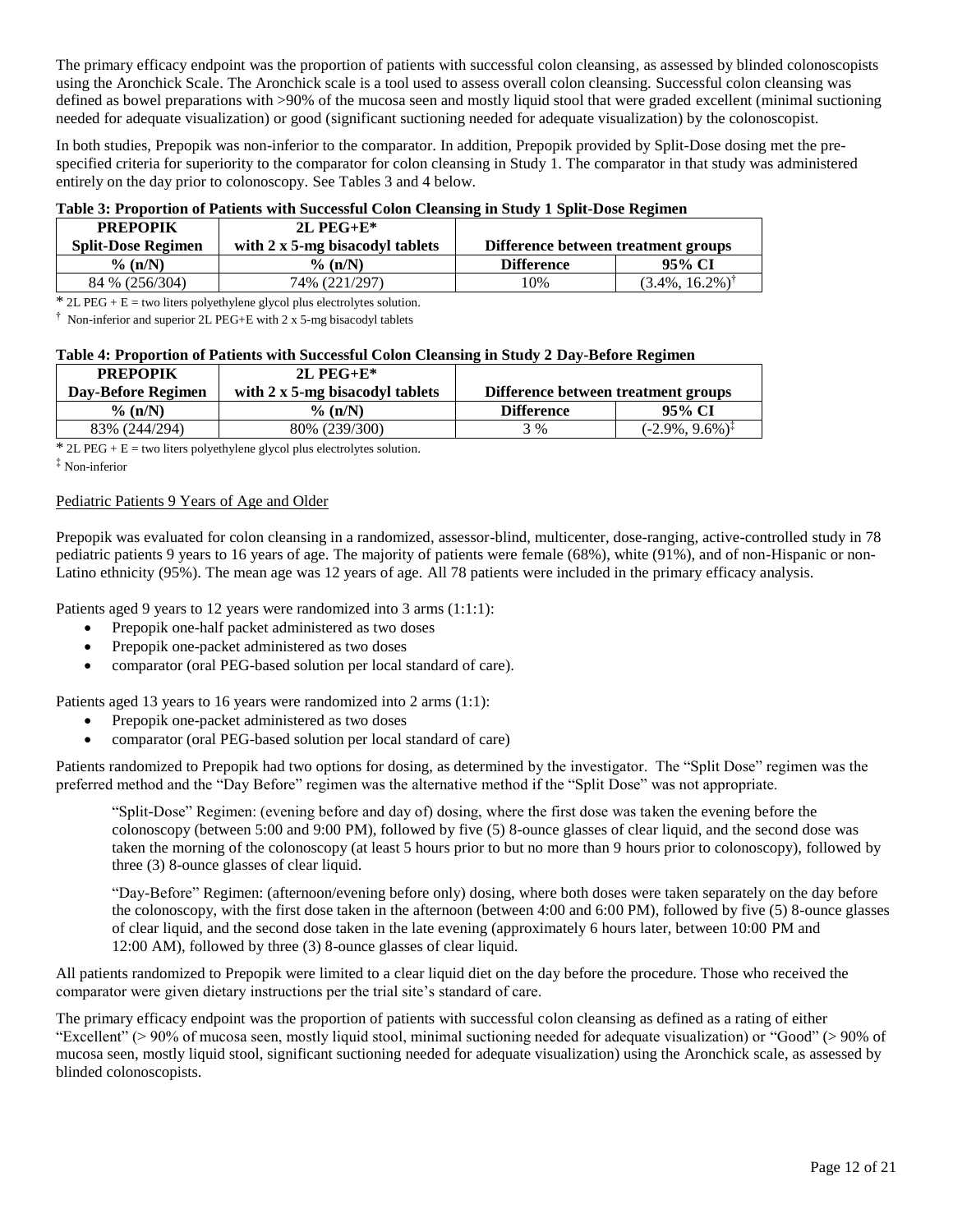The Prepopik regimen of one-half packet administered as two doses did not demonstrate comparable efficacy to the comparator, PEG, in patients 9 to 12 years of age and is not a recommended dosage regimen *[see Dosage and Administration (2)]*.

The Prepopik regimen of one packet administered as two doses demonstrated successful colon cleansing in both the 9 to 12 year age group and the 13 to 16 year age group. The efficacy rates were similar to those observed in the PEG groups, as shown in Table 5.

|            |                                                               | <b>PREPOPIK One Packet Administered as Two</b> |              |                             |
|------------|---------------------------------------------------------------|------------------------------------------------|--------------|-----------------------------|
|            | Doses either as Split Dose or Day Before Regimen <sup>2</sup> |                                                |              | PEG Comparator <sup>3</sup> |
|            | $\%$ (n/N)                                                    | 95% CI                                         | $\%$ (n/N)   | 95% CI                      |
| Age $9-12$ | 88% (14/16)                                                   | (62, 98)                                       | 81\% (13/16) | (54, 96)                    |
| Age 13-16  | 81\% (13/16)                                                  | (54, 96)                                       | 86% (12/14)  | (57, 98)                    |

## **Table 5. Proportion of Patients 9 to 16 Years of Age with Successful Colon Cleansing<sup>1</sup>**

<sup>1</sup> Successful colon cleansing as defined by "Excellent" or "Good" on the Aronchick scale

<sup>2</sup> Of the 32 patients, 9 received the Split Dose Regimen and 23 the Day Before Regimen

<sup>3</sup> Oral PEG-based preparation was used in the study as per standard of care

#### **16 HOW SUPPLIED/STORAGE AND HANDLING**

#### How Supplied

Prepopik is supplied in a carton containing 2 packets, each holding 16.1 grams of powder in orange flavor or 16.2 grams of powder in cranberry flavor for oral solution, along with a pre-marked dosing cup. Each packet for both flavors contains 10 mg sodium picosulfate, 3.5 g magnesium oxide and 12 g anhydrous citric acid. The excipients for both flavors include potassium hydrogen carbonate, sodium saccharin, orange or cranberry flavor. The orange flavor contains acacia gum, lactose, ascorbic acid, and butylated hydroxyanisole, and the cranberry flavor contains maltodextrin, glyceryl triacetate (triacetin) and sodium octenyl succinated starch.

#### **Storage**

Store at room temperature between 20 to 25°C (68 to 77°F). Excursions permitted between 15° and 30°C (59° and 86° F) [see USP Controlled room temperature].

Orange flavor:

NDC# 55566-9300-2 Kit, 2 packets and cup

Cranberry flavor:

NDC# 55566-9700-1- Kit, 2 packets and cup

## **17 PATIENT COUNSELING INFORMATION**

Advise the patient to read the FDA-approved patient labeling (Medication Guide and Instructions for Use).

Instruct patients:

- Each packet must be dissolved in 5 ounces of cold water and administered according to the dosing regimen. Direct ingestion of the undissolved powder may increase the risk of nausea, vomiting, dehydration, and electrolyte disturbances *[see Warnings and Precautions (5.8)*.
- Two doses (one packet per dose) of Prepopik are required for a complete preparation for colonoscopy either as a Split-Dose (preferred) or Day-Before dosing regimen.
- Not to take other laxatives while they are taking Prepopik.
- Do not eat solid food or dairy and do not drink anything colored red or purple.
- Do not drink alcohol.
- Do not take oral medications within one hour of starting Prepopik.
- If taking tetracycline or fluoroquinolone antibiotics, iron, digoxin, chlorpromazine, or penicillamine, take these medications at least 2 hours before and not less than 6 hours after administration of Prepopik.
- To follow the directions in the *Instructions for Use*, for either the Split-Dose or the Day-Before regimen, as prescribed.
- To consume additional fluids after each dose of Prepopik.
- To delay the second dose of Prepopik, if severe bloating, distention, or abdominal pain occurs following the first dose until the symptoms resolve.
- To contact their healthcare provider if they develop significant vomiting or signs of dehydration after taking Prepopik or if they experience altered consciousness (e.g. confusion, delirium, loss of consciousness) or seizures *[see Warnings and Precautions (5.1, 5.3, 5.4)]*.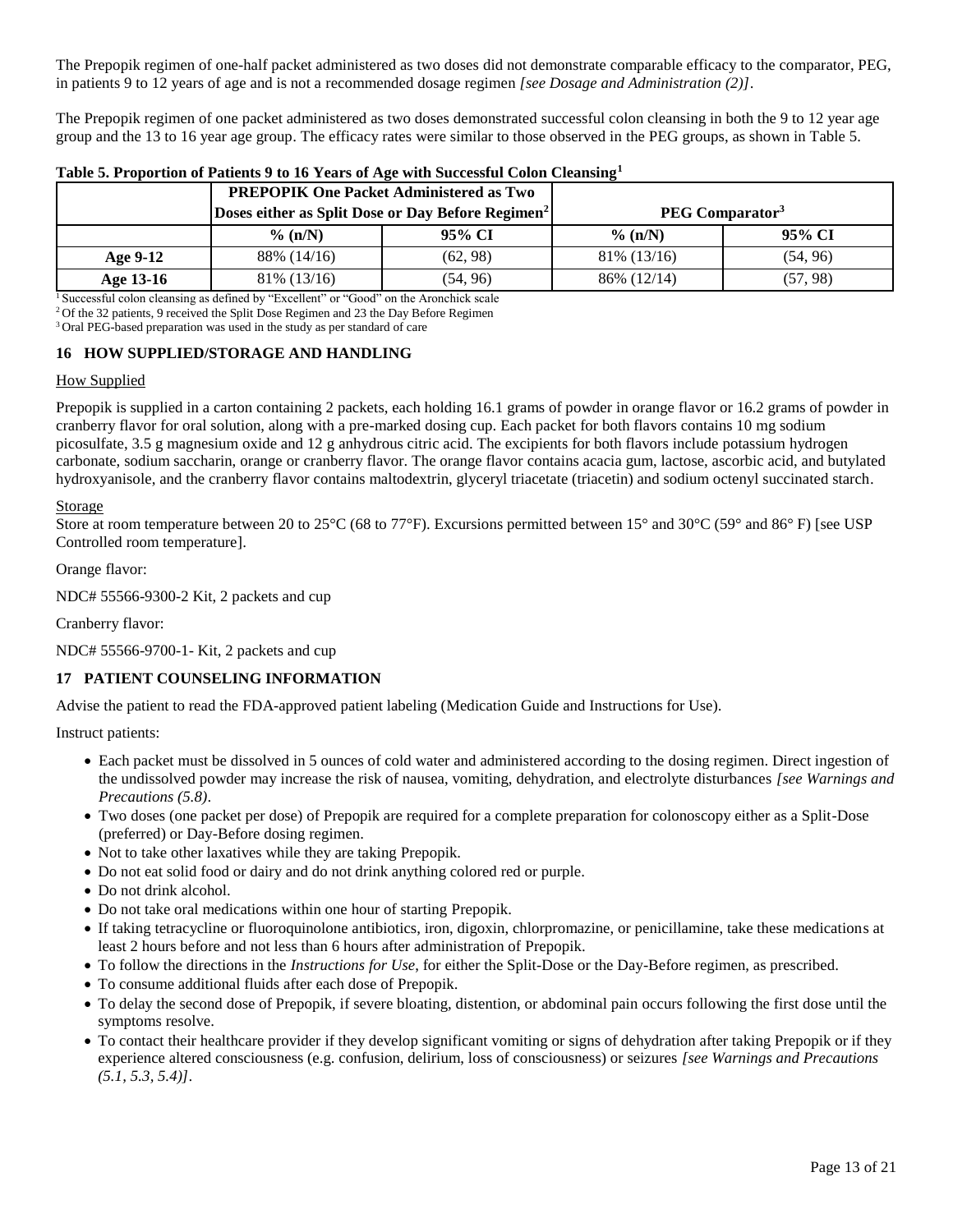Manufactured by: Ferring Pharmaceuticals (China) Co., Ltd. No. 6 HuiLing Lu (Ferring Road) National Health Technology Park Zhongshan City, Guangdong Province, CHINA

Manufactured for: Ferring Pharmaceuticals Inc. Parsippany, N.J. 07054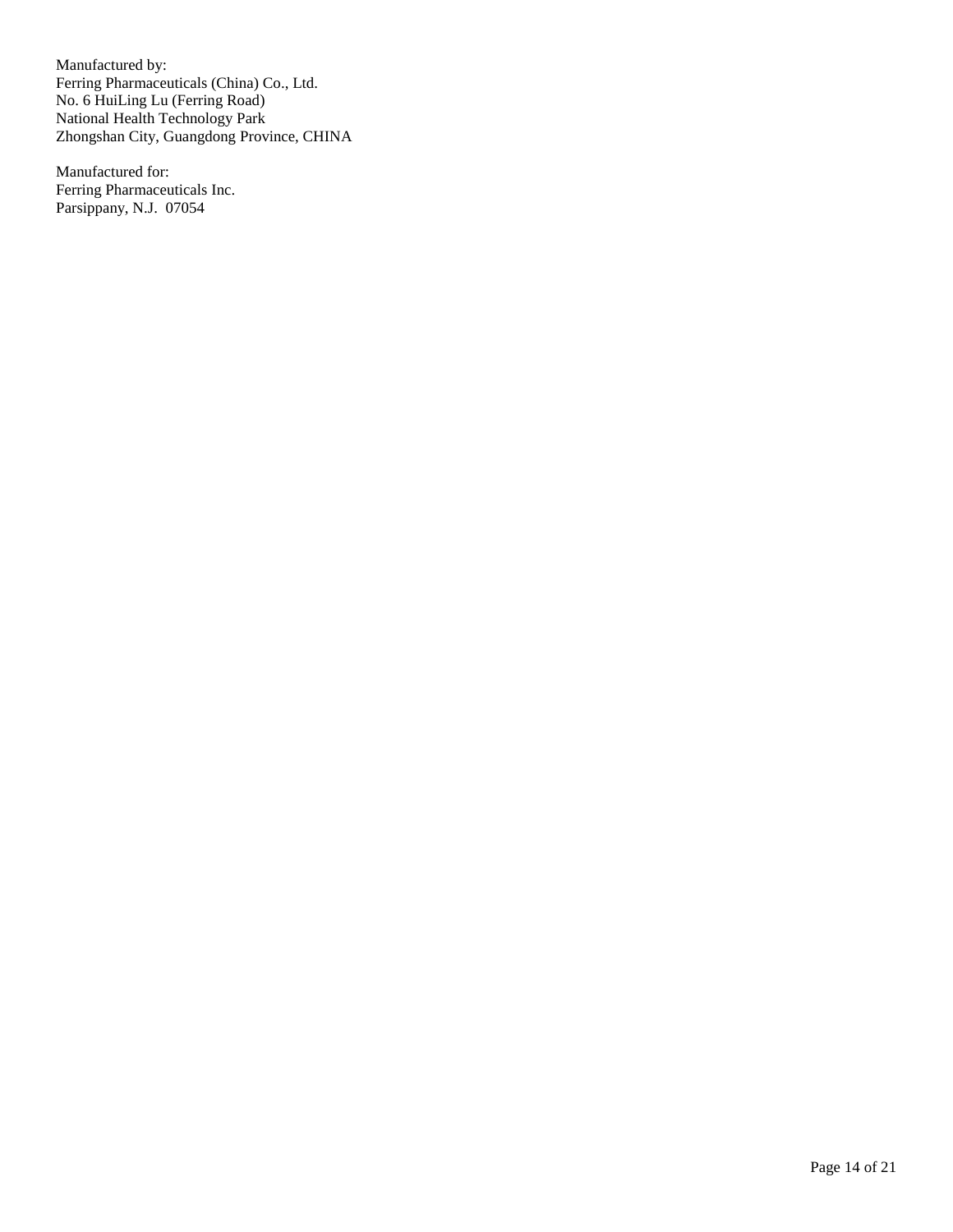#### **MEDICATION GUIDE PREPOPIK**® **(prep-ō-pik)**

# **(sodium picosulfate, magnesium oxide, and anhydrous citric acid)**

## **for oral solution**

| before your colonoscopy and again before you start taking Prepopik.<br>What is the most important information I should know about Prepopik?<br>Prepopik and other bowel preparations can cause serious side effects, including:<br>Serious loss of body fluid (dehydration) and changes in blood salts (electrolytes) in your blood. These changes<br>can cause:<br>abnormal heartbeats that can cause death.<br>$\bullet$<br>seizures. This can happen even if you have never had a seizure.<br>$\bullet$<br>kidney problems.<br>$\bullet$<br>Your chance of having fluid loss and changes in blood salts with Prepopik is higher if you:<br>have heart problems<br>$\bullet$<br>have kidney problems<br>$\bullet$<br>take water pills or non-steroidal anti-inflammatory drugs (NSAIDS)<br>$\bullet$<br>Tell your healthcare provider right away if you have any of these symptoms of a loss of too much body fluid<br>(dehydration) while taking Prepopik:<br>vomiting<br>• dizziness<br>$\bullet$<br>urinating less often than normal<br>• headache<br>$\bullet$<br>See "What are the possible side effects of Prepopik?" for more information about side effects.<br><b>What is Prepopik?</b><br>Prepopik is a prescription medicine used by adults and children 9 years of age and older, to clean the colon before a<br>colonoscopy. Prepopik cleans your colon by causing you to have diarrhea. Cleaning your colon helps your healthcare<br>provider see the inside of your colon more clearly during your colonoscopy.<br>It is not known if Prepopik is safe and effective in children under 9 years of age.<br>Do not take Prepopik if your healthcare provider has told you that you have:<br>serious kidney problems.<br>$\bullet$<br>a blockage in your intestine (bowel obstruction).<br>$\bullet$<br>an opening in the wall of your stomach or intestines (bowel perforation).<br>$\bullet$<br>a very dilated intestine (toxic megacolon).<br>$\bullet$<br>problems with the emptying of food and fluid from your stomach (gastric retention).<br>$\bullet$<br>an allergy to any of the ingredients in Prepopik. See the end of this Medication Guide for a complete list of<br>$\bullet$<br>ingredients in Prepopik.<br>Before taking Prepopik, tell your healthcare provider about all of your medical conditions, including if you:<br>have problems with serious loss of body fluid (dehydration) and changes in blood salts (electrolytes).<br>$\bullet$<br>have a history of seizures or take medicines for seizures.<br>$\bullet$<br>are withdrawing from drinking alcohol or from taking benzodiazepines.<br>$\bullet$<br>have low blood salt (sodium) level.<br>$\bullet$<br>have kidney problems or take medicines for kidney problems.<br>$\bullet$<br>have heart problems.<br>$\bullet$<br>have stomach or bowel problems including ulcerative colitis.<br>have problems with swallowing or gastric reflux.<br>$\bullet$<br>are pregnant. It is not known if Prepopik will harm your unborn baby. Talk to your healthcare provider if you are<br>$\bullet$<br>pregnant.<br>are breastfeeding or plan to breastfeed. It is not known if Prepopik passes into your breast milk. You and your<br>$\bullet$<br>healthcare provider should decide if you will take Prepopik while breastfeeding.<br>Tell your healthcare provider about all the medicines you take, including prescription and over-the-counter medicines,<br>vitamins, and herbal supplements.<br>Prepopik may affect how other medicines work, and other medicines may affect how Prepopik works. Medicines taken by<br>mouth may not be absorbed properly when taken within 1 hour before the start of Prepopik.<br>Especially tell your healthcare provider if you take:<br>medicines for blood pressure or heart problems.<br>$\bullet$<br>medicines for kidney problems.<br>$\bullet$<br>medicines for seizures.<br>$\bullet$<br>water pills (diuretics).<br>$\bullet$ | for oral solution                                                                                              |
|----------------------------------------------------------------------------------------------------------------------------------------------------------------------------------------------------------------------------------------------------------------------------------------------------------------------------------------------------------------------------------------------------------------------------------------------------------------------------------------------------------------------------------------------------------------------------------------------------------------------------------------------------------------------------------------------------------------------------------------------------------------------------------------------------------------------------------------------------------------------------------------------------------------------------------------------------------------------------------------------------------------------------------------------------------------------------------------------------------------------------------------------------------------------------------------------------------------------------------------------------------------------------------------------------------------------------------------------------------------------------------------------------------------------------------------------------------------------------------------------------------------------------------------------------------------------------------------------------------------------------------------------------------------------------------------------------------------------------------------------------------------------------------------------------------------------------------------------------------------------------------------------------------------------------------------------------------------------------------------------------------------------------------------------------------------------------------------------------------------------------------------------------------------------------------------------------------------------------------------------------------------------------------------------------------------------------------------------------------------------------------------------------------------------------------------------------------------------------------------------------------------------------------------------------------------------------------------------------------------------------------------------------------------------------------------------------------------------------------------------------------------------------------------------------------------------------------------------------------------------------------------------------------------------------------------------------------------------------------------------------------------------------------------------------------------------------------------------------------------------------------------------------------------------------------------------------------------------------------------------------------------------------------------------------------------------------------------------------------------------------------------------------------------------------------------------------------------------------------------------------------------------------------------------------------------------------------------------------------------------------------------------------------------------------------------------------------------------------------------------------------------------------------------------------------------------------------------------------------------------------------------------------------------------------------------------------------------------|----------------------------------------------------------------------------------------------------------------|
|                                                                                                                                                                                                                                                                                                                                                                                                                                                                                                                                                                                                                                                                                                                                                                                                                                                                                                                                                                                                                                                                                                                                                                                                                                                                                                                                                                                                                                                                                                                                                                                                                                                                                                                                                                                                                                                                                                                                                                                                                                                                                                                                                                                                                                                                                                                                                                                                                                                                                                                                                                                                                                                                                                                                                                                                                                                                                                                                                                                                                                                                                                                                                                                                                                                                                                                                                                                                                                                                                                                                                                                                                                                                                                                                                                                                                                                                                                                                                                      | Read and understand this Medication Guide and the Instructions for Use that come with PREPOPIK at least 2 days |
|                                                                                                                                                                                                                                                                                                                                                                                                                                                                                                                                                                                                                                                                                                                                                                                                                                                                                                                                                                                                                                                                                                                                                                                                                                                                                                                                                                                                                                                                                                                                                                                                                                                                                                                                                                                                                                                                                                                                                                                                                                                                                                                                                                                                                                                                                                                                                                                                                                                                                                                                                                                                                                                                                                                                                                                                                                                                                                                                                                                                                                                                                                                                                                                                                                                                                                                                                                                                                                                                                                                                                                                                                                                                                                                                                                                                                                                                                                                                                                      |                                                                                                                |
|                                                                                                                                                                                                                                                                                                                                                                                                                                                                                                                                                                                                                                                                                                                                                                                                                                                                                                                                                                                                                                                                                                                                                                                                                                                                                                                                                                                                                                                                                                                                                                                                                                                                                                                                                                                                                                                                                                                                                                                                                                                                                                                                                                                                                                                                                                                                                                                                                                                                                                                                                                                                                                                                                                                                                                                                                                                                                                                                                                                                                                                                                                                                                                                                                                                                                                                                                                                                                                                                                                                                                                                                                                                                                                                                                                                                                                                                                                                                                                      |                                                                                                                |
|                                                                                                                                                                                                                                                                                                                                                                                                                                                                                                                                                                                                                                                                                                                                                                                                                                                                                                                                                                                                                                                                                                                                                                                                                                                                                                                                                                                                                                                                                                                                                                                                                                                                                                                                                                                                                                                                                                                                                                                                                                                                                                                                                                                                                                                                                                                                                                                                                                                                                                                                                                                                                                                                                                                                                                                                                                                                                                                                                                                                                                                                                                                                                                                                                                                                                                                                                                                                                                                                                                                                                                                                                                                                                                                                                                                                                                                                                                                                                                      |                                                                                                                |
|                                                                                                                                                                                                                                                                                                                                                                                                                                                                                                                                                                                                                                                                                                                                                                                                                                                                                                                                                                                                                                                                                                                                                                                                                                                                                                                                                                                                                                                                                                                                                                                                                                                                                                                                                                                                                                                                                                                                                                                                                                                                                                                                                                                                                                                                                                                                                                                                                                                                                                                                                                                                                                                                                                                                                                                                                                                                                                                                                                                                                                                                                                                                                                                                                                                                                                                                                                                                                                                                                                                                                                                                                                                                                                                                                                                                                                                                                                                                                                      |                                                                                                                |
|                                                                                                                                                                                                                                                                                                                                                                                                                                                                                                                                                                                                                                                                                                                                                                                                                                                                                                                                                                                                                                                                                                                                                                                                                                                                                                                                                                                                                                                                                                                                                                                                                                                                                                                                                                                                                                                                                                                                                                                                                                                                                                                                                                                                                                                                                                                                                                                                                                                                                                                                                                                                                                                                                                                                                                                                                                                                                                                                                                                                                                                                                                                                                                                                                                                                                                                                                                                                                                                                                                                                                                                                                                                                                                                                                                                                                                                                                                                                                                      |                                                                                                                |
|                                                                                                                                                                                                                                                                                                                                                                                                                                                                                                                                                                                                                                                                                                                                                                                                                                                                                                                                                                                                                                                                                                                                                                                                                                                                                                                                                                                                                                                                                                                                                                                                                                                                                                                                                                                                                                                                                                                                                                                                                                                                                                                                                                                                                                                                                                                                                                                                                                                                                                                                                                                                                                                                                                                                                                                                                                                                                                                                                                                                                                                                                                                                                                                                                                                                                                                                                                                                                                                                                                                                                                                                                                                                                                                                                                                                                                                                                                                                                                      |                                                                                                                |
|                                                                                                                                                                                                                                                                                                                                                                                                                                                                                                                                                                                                                                                                                                                                                                                                                                                                                                                                                                                                                                                                                                                                                                                                                                                                                                                                                                                                                                                                                                                                                                                                                                                                                                                                                                                                                                                                                                                                                                                                                                                                                                                                                                                                                                                                                                                                                                                                                                                                                                                                                                                                                                                                                                                                                                                                                                                                                                                                                                                                                                                                                                                                                                                                                                                                                                                                                                                                                                                                                                                                                                                                                                                                                                                                                                                                                                                                                                                                                                      |                                                                                                                |
|                                                                                                                                                                                                                                                                                                                                                                                                                                                                                                                                                                                                                                                                                                                                                                                                                                                                                                                                                                                                                                                                                                                                                                                                                                                                                                                                                                                                                                                                                                                                                                                                                                                                                                                                                                                                                                                                                                                                                                                                                                                                                                                                                                                                                                                                                                                                                                                                                                                                                                                                                                                                                                                                                                                                                                                                                                                                                                                                                                                                                                                                                                                                                                                                                                                                                                                                                                                                                                                                                                                                                                                                                                                                                                                                                                                                                                                                                                                                                                      |                                                                                                                |
|                                                                                                                                                                                                                                                                                                                                                                                                                                                                                                                                                                                                                                                                                                                                                                                                                                                                                                                                                                                                                                                                                                                                                                                                                                                                                                                                                                                                                                                                                                                                                                                                                                                                                                                                                                                                                                                                                                                                                                                                                                                                                                                                                                                                                                                                                                                                                                                                                                                                                                                                                                                                                                                                                                                                                                                                                                                                                                                                                                                                                                                                                                                                                                                                                                                                                                                                                                                                                                                                                                                                                                                                                                                                                                                                                                                                                                                                                                                                                                      |                                                                                                                |
|                                                                                                                                                                                                                                                                                                                                                                                                                                                                                                                                                                                                                                                                                                                                                                                                                                                                                                                                                                                                                                                                                                                                                                                                                                                                                                                                                                                                                                                                                                                                                                                                                                                                                                                                                                                                                                                                                                                                                                                                                                                                                                                                                                                                                                                                                                                                                                                                                                                                                                                                                                                                                                                                                                                                                                                                                                                                                                                                                                                                                                                                                                                                                                                                                                                                                                                                                                                                                                                                                                                                                                                                                                                                                                                                                                                                                                                                                                                                                                      |                                                                                                                |
|                                                                                                                                                                                                                                                                                                                                                                                                                                                                                                                                                                                                                                                                                                                                                                                                                                                                                                                                                                                                                                                                                                                                                                                                                                                                                                                                                                                                                                                                                                                                                                                                                                                                                                                                                                                                                                                                                                                                                                                                                                                                                                                                                                                                                                                                                                                                                                                                                                                                                                                                                                                                                                                                                                                                                                                                                                                                                                                                                                                                                                                                                                                                                                                                                                                                                                                                                                                                                                                                                                                                                                                                                                                                                                                                                                                                                                                                                                                                                                      |                                                                                                                |
|                                                                                                                                                                                                                                                                                                                                                                                                                                                                                                                                                                                                                                                                                                                                                                                                                                                                                                                                                                                                                                                                                                                                                                                                                                                                                                                                                                                                                                                                                                                                                                                                                                                                                                                                                                                                                                                                                                                                                                                                                                                                                                                                                                                                                                                                                                                                                                                                                                                                                                                                                                                                                                                                                                                                                                                                                                                                                                                                                                                                                                                                                                                                                                                                                                                                                                                                                                                                                                                                                                                                                                                                                                                                                                                                                                                                                                                                                                                                                                      |                                                                                                                |
|                                                                                                                                                                                                                                                                                                                                                                                                                                                                                                                                                                                                                                                                                                                                                                                                                                                                                                                                                                                                                                                                                                                                                                                                                                                                                                                                                                                                                                                                                                                                                                                                                                                                                                                                                                                                                                                                                                                                                                                                                                                                                                                                                                                                                                                                                                                                                                                                                                                                                                                                                                                                                                                                                                                                                                                                                                                                                                                                                                                                                                                                                                                                                                                                                                                                                                                                                                                                                                                                                                                                                                                                                                                                                                                                                                                                                                                                                                                                                                      |                                                                                                                |
|                                                                                                                                                                                                                                                                                                                                                                                                                                                                                                                                                                                                                                                                                                                                                                                                                                                                                                                                                                                                                                                                                                                                                                                                                                                                                                                                                                                                                                                                                                                                                                                                                                                                                                                                                                                                                                                                                                                                                                                                                                                                                                                                                                                                                                                                                                                                                                                                                                                                                                                                                                                                                                                                                                                                                                                                                                                                                                                                                                                                                                                                                                                                                                                                                                                                                                                                                                                                                                                                                                                                                                                                                                                                                                                                                                                                                                                                                                                                                                      |                                                                                                                |
|                                                                                                                                                                                                                                                                                                                                                                                                                                                                                                                                                                                                                                                                                                                                                                                                                                                                                                                                                                                                                                                                                                                                                                                                                                                                                                                                                                                                                                                                                                                                                                                                                                                                                                                                                                                                                                                                                                                                                                                                                                                                                                                                                                                                                                                                                                                                                                                                                                                                                                                                                                                                                                                                                                                                                                                                                                                                                                                                                                                                                                                                                                                                                                                                                                                                                                                                                                                                                                                                                                                                                                                                                                                                                                                                                                                                                                                                                                                                                                      |                                                                                                                |
|                                                                                                                                                                                                                                                                                                                                                                                                                                                                                                                                                                                                                                                                                                                                                                                                                                                                                                                                                                                                                                                                                                                                                                                                                                                                                                                                                                                                                                                                                                                                                                                                                                                                                                                                                                                                                                                                                                                                                                                                                                                                                                                                                                                                                                                                                                                                                                                                                                                                                                                                                                                                                                                                                                                                                                                                                                                                                                                                                                                                                                                                                                                                                                                                                                                                                                                                                                                                                                                                                                                                                                                                                                                                                                                                                                                                                                                                                                                                                                      |                                                                                                                |
|                                                                                                                                                                                                                                                                                                                                                                                                                                                                                                                                                                                                                                                                                                                                                                                                                                                                                                                                                                                                                                                                                                                                                                                                                                                                                                                                                                                                                                                                                                                                                                                                                                                                                                                                                                                                                                                                                                                                                                                                                                                                                                                                                                                                                                                                                                                                                                                                                                                                                                                                                                                                                                                                                                                                                                                                                                                                                                                                                                                                                                                                                                                                                                                                                                                                                                                                                                                                                                                                                                                                                                                                                                                                                                                                                                                                                                                                                                                                                                      |                                                                                                                |
|                                                                                                                                                                                                                                                                                                                                                                                                                                                                                                                                                                                                                                                                                                                                                                                                                                                                                                                                                                                                                                                                                                                                                                                                                                                                                                                                                                                                                                                                                                                                                                                                                                                                                                                                                                                                                                                                                                                                                                                                                                                                                                                                                                                                                                                                                                                                                                                                                                                                                                                                                                                                                                                                                                                                                                                                                                                                                                                                                                                                                                                                                                                                                                                                                                                                                                                                                                                                                                                                                                                                                                                                                                                                                                                                                                                                                                                                                                                                                                      |                                                                                                                |
|                                                                                                                                                                                                                                                                                                                                                                                                                                                                                                                                                                                                                                                                                                                                                                                                                                                                                                                                                                                                                                                                                                                                                                                                                                                                                                                                                                                                                                                                                                                                                                                                                                                                                                                                                                                                                                                                                                                                                                                                                                                                                                                                                                                                                                                                                                                                                                                                                                                                                                                                                                                                                                                                                                                                                                                                                                                                                                                                                                                                                                                                                                                                                                                                                                                                                                                                                                                                                                                                                                                                                                                                                                                                                                                                                                                                                                                                                                                                                                      |                                                                                                                |
|                                                                                                                                                                                                                                                                                                                                                                                                                                                                                                                                                                                                                                                                                                                                                                                                                                                                                                                                                                                                                                                                                                                                                                                                                                                                                                                                                                                                                                                                                                                                                                                                                                                                                                                                                                                                                                                                                                                                                                                                                                                                                                                                                                                                                                                                                                                                                                                                                                                                                                                                                                                                                                                                                                                                                                                                                                                                                                                                                                                                                                                                                                                                                                                                                                                                                                                                                                                                                                                                                                                                                                                                                                                                                                                                                                                                                                                                                                                                                                      |                                                                                                                |
|                                                                                                                                                                                                                                                                                                                                                                                                                                                                                                                                                                                                                                                                                                                                                                                                                                                                                                                                                                                                                                                                                                                                                                                                                                                                                                                                                                                                                                                                                                                                                                                                                                                                                                                                                                                                                                                                                                                                                                                                                                                                                                                                                                                                                                                                                                                                                                                                                                                                                                                                                                                                                                                                                                                                                                                                                                                                                                                                                                                                                                                                                                                                                                                                                                                                                                                                                                                                                                                                                                                                                                                                                                                                                                                                                                                                                                                                                                                                                                      |                                                                                                                |
|                                                                                                                                                                                                                                                                                                                                                                                                                                                                                                                                                                                                                                                                                                                                                                                                                                                                                                                                                                                                                                                                                                                                                                                                                                                                                                                                                                                                                                                                                                                                                                                                                                                                                                                                                                                                                                                                                                                                                                                                                                                                                                                                                                                                                                                                                                                                                                                                                                                                                                                                                                                                                                                                                                                                                                                                                                                                                                                                                                                                                                                                                                                                                                                                                                                                                                                                                                                                                                                                                                                                                                                                                                                                                                                                                                                                                                                                                                                                                                      |                                                                                                                |
|                                                                                                                                                                                                                                                                                                                                                                                                                                                                                                                                                                                                                                                                                                                                                                                                                                                                                                                                                                                                                                                                                                                                                                                                                                                                                                                                                                                                                                                                                                                                                                                                                                                                                                                                                                                                                                                                                                                                                                                                                                                                                                                                                                                                                                                                                                                                                                                                                                                                                                                                                                                                                                                                                                                                                                                                                                                                                                                                                                                                                                                                                                                                                                                                                                                                                                                                                                                                                                                                                                                                                                                                                                                                                                                                                                                                                                                                                                                                                                      |                                                                                                                |
|                                                                                                                                                                                                                                                                                                                                                                                                                                                                                                                                                                                                                                                                                                                                                                                                                                                                                                                                                                                                                                                                                                                                                                                                                                                                                                                                                                                                                                                                                                                                                                                                                                                                                                                                                                                                                                                                                                                                                                                                                                                                                                                                                                                                                                                                                                                                                                                                                                                                                                                                                                                                                                                                                                                                                                                                                                                                                                                                                                                                                                                                                                                                                                                                                                                                                                                                                                                                                                                                                                                                                                                                                                                                                                                                                                                                                                                                                                                                                                      |                                                                                                                |
|                                                                                                                                                                                                                                                                                                                                                                                                                                                                                                                                                                                                                                                                                                                                                                                                                                                                                                                                                                                                                                                                                                                                                                                                                                                                                                                                                                                                                                                                                                                                                                                                                                                                                                                                                                                                                                                                                                                                                                                                                                                                                                                                                                                                                                                                                                                                                                                                                                                                                                                                                                                                                                                                                                                                                                                                                                                                                                                                                                                                                                                                                                                                                                                                                                                                                                                                                                                                                                                                                                                                                                                                                                                                                                                                                                                                                                                                                                                                                                      |                                                                                                                |
|                                                                                                                                                                                                                                                                                                                                                                                                                                                                                                                                                                                                                                                                                                                                                                                                                                                                                                                                                                                                                                                                                                                                                                                                                                                                                                                                                                                                                                                                                                                                                                                                                                                                                                                                                                                                                                                                                                                                                                                                                                                                                                                                                                                                                                                                                                                                                                                                                                                                                                                                                                                                                                                                                                                                                                                                                                                                                                                                                                                                                                                                                                                                                                                                                                                                                                                                                                                                                                                                                                                                                                                                                                                                                                                                                                                                                                                                                                                                                                      |                                                                                                                |
|                                                                                                                                                                                                                                                                                                                                                                                                                                                                                                                                                                                                                                                                                                                                                                                                                                                                                                                                                                                                                                                                                                                                                                                                                                                                                                                                                                                                                                                                                                                                                                                                                                                                                                                                                                                                                                                                                                                                                                                                                                                                                                                                                                                                                                                                                                                                                                                                                                                                                                                                                                                                                                                                                                                                                                                                                                                                                                                                                                                                                                                                                                                                                                                                                                                                                                                                                                                                                                                                                                                                                                                                                                                                                                                                                                                                                                                                                                                                                                      |                                                                                                                |
|                                                                                                                                                                                                                                                                                                                                                                                                                                                                                                                                                                                                                                                                                                                                                                                                                                                                                                                                                                                                                                                                                                                                                                                                                                                                                                                                                                                                                                                                                                                                                                                                                                                                                                                                                                                                                                                                                                                                                                                                                                                                                                                                                                                                                                                                                                                                                                                                                                                                                                                                                                                                                                                                                                                                                                                                                                                                                                                                                                                                                                                                                                                                                                                                                                                                                                                                                                                                                                                                                                                                                                                                                                                                                                                                                                                                                                                                                                                                                                      |                                                                                                                |
|                                                                                                                                                                                                                                                                                                                                                                                                                                                                                                                                                                                                                                                                                                                                                                                                                                                                                                                                                                                                                                                                                                                                                                                                                                                                                                                                                                                                                                                                                                                                                                                                                                                                                                                                                                                                                                                                                                                                                                                                                                                                                                                                                                                                                                                                                                                                                                                                                                                                                                                                                                                                                                                                                                                                                                                                                                                                                                                                                                                                                                                                                                                                                                                                                                                                                                                                                                                                                                                                                                                                                                                                                                                                                                                                                                                                                                                                                                                                                                      |                                                                                                                |
|                                                                                                                                                                                                                                                                                                                                                                                                                                                                                                                                                                                                                                                                                                                                                                                                                                                                                                                                                                                                                                                                                                                                                                                                                                                                                                                                                                                                                                                                                                                                                                                                                                                                                                                                                                                                                                                                                                                                                                                                                                                                                                                                                                                                                                                                                                                                                                                                                                                                                                                                                                                                                                                                                                                                                                                                                                                                                                                                                                                                                                                                                                                                                                                                                                                                                                                                                                                                                                                                                                                                                                                                                                                                                                                                                                                                                                                                                                                                                                      |                                                                                                                |
|                                                                                                                                                                                                                                                                                                                                                                                                                                                                                                                                                                                                                                                                                                                                                                                                                                                                                                                                                                                                                                                                                                                                                                                                                                                                                                                                                                                                                                                                                                                                                                                                                                                                                                                                                                                                                                                                                                                                                                                                                                                                                                                                                                                                                                                                                                                                                                                                                                                                                                                                                                                                                                                                                                                                                                                                                                                                                                                                                                                                                                                                                                                                                                                                                                                                                                                                                                                                                                                                                                                                                                                                                                                                                                                                                                                                                                                                                                                                                                      |                                                                                                                |
|                                                                                                                                                                                                                                                                                                                                                                                                                                                                                                                                                                                                                                                                                                                                                                                                                                                                                                                                                                                                                                                                                                                                                                                                                                                                                                                                                                                                                                                                                                                                                                                                                                                                                                                                                                                                                                                                                                                                                                                                                                                                                                                                                                                                                                                                                                                                                                                                                                                                                                                                                                                                                                                                                                                                                                                                                                                                                                                                                                                                                                                                                                                                                                                                                                                                                                                                                                                                                                                                                                                                                                                                                                                                                                                                                                                                                                                                                                                                                                      |                                                                                                                |
|                                                                                                                                                                                                                                                                                                                                                                                                                                                                                                                                                                                                                                                                                                                                                                                                                                                                                                                                                                                                                                                                                                                                                                                                                                                                                                                                                                                                                                                                                                                                                                                                                                                                                                                                                                                                                                                                                                                                                                                                                                                                                                                                                                                                                                                                                                                                                                                                                                                                                                                                                                                                                                                                                                                                                                                                                                                                                                                                                                                                                                                                                                                                                                                                                                                                                                                                                                                                                                                                                                                                                                                                                                                                                                                                                                                                                                                                                                                                                                      |                                                                                                                |
|                                                                                                                                                                                                                                                                                                                                                                                                                                                                                                                                                                                                                                                                                                                                                                                                                                                                                                                                                                                                                                                                                                                                                                                                                                                                                                                                                                                                                                                                                                                                                                                                                                                                                                                                                                                                                                                                                                                                                                                                                                                                                                                                                                                                                                                                                                                                                                                                                                                                                                                                                                                                                                                                                                                                                                                                                                                                                                                                                                                                                                                                                                                                                                                                                                                                                                                                                                                                                                                                                                                                                                                                                                                                                                                                                                                                                                                                                                                                                                      |                                                                                                                |
|                                                                                                                                                                                                                                                                                                                                                                                                                                                                                                                                                                                                                                                                                                                                                                                                                                                                                                                                                                                                                                                                                                                                                                                                                                                                                                                                                                                                                                                                                                                                                                                                                                                                                                                                                                                                                                                                                                                                                                                                                                                                                                                                                                                                                                                                                                                                                                                                                                                                                                                                                                                                                                                                                                                                                                                                                                                                                                                                                                                                                                                                                                                                                                                                                                                                                                                                                                                                                                                                                                                                                                                                                                                                                                                                                                                                                                                                                                                                                                      |                                                                                                                |
|                                                                                                                                                                                                                                                                                                                                                                                                                                                                                                                                                                                                                                                                                                                                                                                                                                                                                                                                                                                                                                                                                                                                                                                                                                                                                                                                                                                                                                                                                                                                                                                                                                                                                                                                                                                                                                                                                                                                                                                                                                                                                                                                                                                                                                                                                                                                                                                                                                                                                                                                                                                                                                                                                                                                                                                                                                                                                                                                                                                                                                                                                                                                                                                                                                                                                                                                                                                                                                                                                                                                                                                                                                                                                                                                                                                                                                                                                                                                                                      |                                                                                                                |
|                                                                                                                                                                                                                                                                                                                                                                                                                                                                                                                                                                                                                                                                                                                                                                                                                                                                                                                                                                                                                                                                                                                                                                                                                                                                                                                                                                                                                                                                                                                                                                                                                                                                                                                                                                                                                                                                                                                                                                                                                                                                                                                                                                                                                                                                                                                                                                                                                                                                                                                                                                                                                                                                                                                                                                                                                                                                                                                                                                                                                                                                                                                                                                                                                                                                                                                                                                                                                                                                                                                                                                                                                                                                                                                                                                                                                                                                                                                                                                      |                                                                                                                |
|                                                                                                                                                                                                                                                                                                                                                                                                                                                                                                                                                                                                                                                                                                                                                                                                                                                                                                                                                                                                                                                                                                                                                                                                                                                                                                                                                                                                                                                                                                                                                                                                                                                                                                                                                                                                                                                                                                                                                                                                                                                                                                                                                                                                                                                                                                                                                                                                                                                                                                                                                                                                                                                                                                                                                                                                                                                                                                                                                                                                                                                                                                                                                                                                                                                                                                                                                                                                                                                                                                                                                                                                                                                                                                                                                                                                                                                                                                                                                                      |                                                                                                                |
|                                                                                                                                                                                                                                                                                                                                                                                                                                                                                                                                                                                                                                                                                                                                                                                                                                                                                                                                                                                                                                                                                                                                                                                                                                                                                                                                                                                                                                                                                                                                                                                                                                                                                                                                                                                                                                                                                                                                                                                                                                                                                                                                                                                                                                                                                                                                                                                                                                                                                                                                                                                                                                                                                                                                                                                                                                                                                                                                                                                                                                                                                                                                                                                                                                                                                                                                                                                                                                                                                                                                                                                                                                                                                                                                                                                                                                                                                                                                                                      |                                                                                                                |
|                                                                                                                                                                                                                                                                                                                                                                                                                                                                                                                                                                                                                                                                                                                                                                                                                                                                                                                                                                                                                                                                                                                                                                                                                                                                                                                                                                                                                                                                                                                                                                                                                                                                                                                                                                                                                                                                                                                                                                                                                                                                                                                                                                                                                                                                                                                                                                                                                                                                                                                                                                                                                                                                                                                                                                                                                                                                                                                                                                                                                                                                                                                                                                                                                                                                                                                                                                                                                                                                                                                                                                                                                                                                                                                                                                                                                                                                                                                                                                      |                                                                                                                |
|                                                                                                                                                                                                                                                                                                                                                                                                                                                                                                                                                                                                                                                                                                                                                                                                                                                                                                                                                                                                                                                                                                                                                                                                                                                                                                                                                                                                                                                                                                                                                                                                                                                                                                                                                                                                                                                                                                                                                                                                                                                                                                                                                                                                                                                                                                                                                                                                                                                                                                                                                                                                                                                                                                                                                                                                                                                                                                                                                                                                                                                                                                                                                                                                                                                                                                                                                                                                                                                                                                                                                                                                                                                                                                                                                                                                                                                                                                                                                                      |                                                                                                                |
|                                                                                                                                                                                                                                                                                                                                                                                                                                                                                                                                                                                                                                                                                                                                                                                                                                                                                                                                                                                                                                                                                                                                                                                                                                                                                                                                                                                                                                                                                                                                                                                                                                                                                                                                                                                                                                                                                                                                                                                                                                                                                                                                                                                                                                                                                                                                                                                                                                                                                                                                                                                                                                                                                                                                                                                                                                                                                                                                                                                                                                                                                                                                                                                                                                                                                                                                                                                                                                                                                                                                                                                                                                                                                                                                                                                                                                                                                                                                                                      |                                                                                                                |
|                                                                                                                                                                                                                                                                                                                                                                                                                                                                                                                                                                                                                                                                                                                                                                                                                                                                                                                                                                                                                                                                                                                                                                                                                                                                                                                                                                                                                                                                                                                                                                                                                                                                                                                                                                                                                                                                                                                                                                                                                                                                                                                                                                                                                                                                                                                                                                                                                                                                                                                                                                                                                                                                                                                                                                                                                                                                                                                                                                                                                                                                                                                                                                                                                                                                                                                                                                                                                                                                                                                                                                                                                                                                                                                                                                                                                                                                                                                                                                      |                                                                                                                |
|                                                                                                                                                                                                                                                                                                                                                                                                                                                                                                                                                                                                                                                                                                                                                                                                                                                                                                                                                                                                                                                                                                                                                                                                                                                                                                                                                                                                                                                                                                                                                                                                                                                                                                                                                                                                                                                                                                                                                                                                                                                                                                                                                                                                                                                                                                                                                                                                                                                                                                                                                                                                                                                                                                                                                                                                                                                                                                                                                                                                                                                                                                                                                                                                                                                                                                                                                                                                                                                                                                                                                                                                                                                                                                                                                                                                                                                                                                                                                                      |                                                                                                                |
|                                                                                                                                                                                                                                                                                                                                                                                                                                                                                                                                                                                                                                                                                                                                                                                                                                                                                                                                                                                                                                                                                                                                                                                                                                                                                                                                                                                                                                                                                                                                                                                                                                                                                                                                                                                                                                                                                                                                                                                                                                                                                                                                                                                                                                                                                                                                                                                                                                                                                                                                                                                                                                                                                                                                                                                                                                                                                                                                                                                                                                                                                                                                                                                                                                                                                                                                                                                                                                                                                                                                                                                                                                                                                                                                                                                                                                                                                                                                                                      |                                                                                                                |
|                                                                                                                                                                                                                                                                                                                                                                                                                                                                                                                                                                                                                                                                                                                                                                                                                                                                                                                                                                                                                                                                                                                                                                                                                                                                                                                                                                                                                                                                                                                                                                                                                                                                                                                                                                                                                                                                                                                                                                                                                                                                                                                                                                                                                                                                                                                                                                                                                                                                                                                                                                                                                                                                                                                                                                                                                                                                                                                                                                                                                                                                                                                                                                                                                                                                                                                                                                                                                                                                                                                                                                                                                                                                                                                                                                                                                                                                                                                                                                      |                                                                                                                |
|                                                                                                                                                                                                                                                                                                                                                                                                                                                                                                                                                                                                                                                                                                                                                                                                                                                                                                                                                                                                                                                                                                                                                                                                                                                                                                                                                                                                                                                                                                                                                                                                                                                                                                                                                                                                                                                                                                                                                                                                                                                                                                                                                                                                                                                                                                                                                                                                                                                                                                                                                                                                                                                                                                                                                                                                                                                                                                                                                                                                                                                                                                                                                                                                                                                                                                                                                                                                                                                                                                                                                                                                                                                                                                                                                                                                                                                                                                                                                                      |                                                                                                                |
|                                                                                                                                                                                                                                                                                                                                                                                                                                                                                                                                                                                                                                                                                                                                                                                                                                                                                                                                                                                                                                                                                                                                                                                                                                                                                                                                                                                                                                                                                                                                                                                                                                                                                                                                                                                                                                                                                                                                                                                                                                                                                                                                                                                                                                                                                                                                                                                                                                                                                                                                                                                                                                                                                                                                                                                                                                                                                                                                                                                                                                                                                                                                                                                                                                                                                                                                                                                                                                                                                                                                                                                                                                                                                                                                                                                                                                                                                                                                                                      |                                                                                                                |
|                                                                                                                                                                                                                                                                                                                                                                                                                                                                                                                                                                                                                                                                                                                                                                                                                                                                                                                                                                                                                                                                                                                                                                                                                                                                                                                                                                                                                                                                                                                                                                                                                                                                                                                                                                                                                                                                                                                                                                                                                                                                                                                                                                                                                                                                                                                                                                                                                                                                                                                                                                                                                                                                                                                                                                                                                                                                                                                                                                                                                                                                                                                                                                                                                                                                                                                                                                                                                                                                                                                                                                                                                                                                                                                                                                                                                                                                                                                                                                      |                                                                                                                |
|                                                                                                                                                                                                                                                                                                                                                                                                                                                                                                                                                                                                                                                                                                                                                                                                                                                                                                                                                                                                                                                                                                                                                                                                                                                                                                                                                                                                                                                                                                                                                                                                                                                                                                                                                                                                                                                                                                                                                                                                                                                                                                                                                                                                                                                                                                                                                                                                                                                                                                                                                                                                                                                                                                                                                                                                                                                                                                                                                                                                                                                                                                                                                                                                                                                                                                                                                                                                                                                                                                                                                                                                                                                                                                                                                                                                                                                                                                                                                                      |                                                                                                                |
|                                                                                                                                                                                                                                                                                                                                                                                                                                                                                                                                                                                                                                                                                                                                                                                                                                                                                                                                                                                                                                                                                                                                                                                                                                                                                                                                                                                                                                                                                                                                                                                                                                                                                                                                                                                                                                                                                                                                                                                                                                                                                                                                                                                                                                                                                                                                                                                                                                                                                                                                                                                                                                                                                                                                                                                                                                                                                                                                                                                                                                                                                                                                                                                                                                                                                                                                                                                                                                                                                                                                                                                                                                                                                                                                                                                                                                                                                                                                                                      |                                                                                                                |
|                                                                                                                                                                                                                                                                                                                                                                                                                                                                                                                                                                                                                                                                                                                                                                                                                                                                                                                                                                                                                                                                                                                                                                                                                                                                                                                                                                                                                                                                                                                                                                                                                                                                                                                                                                                                                                                                                                                                                                                                                                                                                                                                                                                                                                                                                                                                                                                                                                                                                                                                                                                                                                                                                                                                                                                                                                                                                                                                                                                                                                                                                                                                                                                                                                                                                                                                                                                                                                                                                                                                                                                                                                                                                                                                                                                                                                                                                                                                                                      |                                                                                                                |
|                                                                                                                                                                                                                                                                                                                                                                                                                                                                                                                                                                                                                                                                                                                                                                                                                                                                                                                                                                                                                                                                                                                                                                                                                                                                                                                                                                                                                                                                                                                                                                                                                                                                                                                                                                                                                                                                                                                                                                                                                                                                                                                                                                                                                                                                                                                                                                                                                                                                                                                                                                                                                                                                                                                                                                                                                                                                                                                                                                                                                                                                                                                                                                                                                                                                                                                                                                                                                                                                                                                                                                                                                                                                                                                                                                                                                                                                                                                                                                      |                                                                                                                |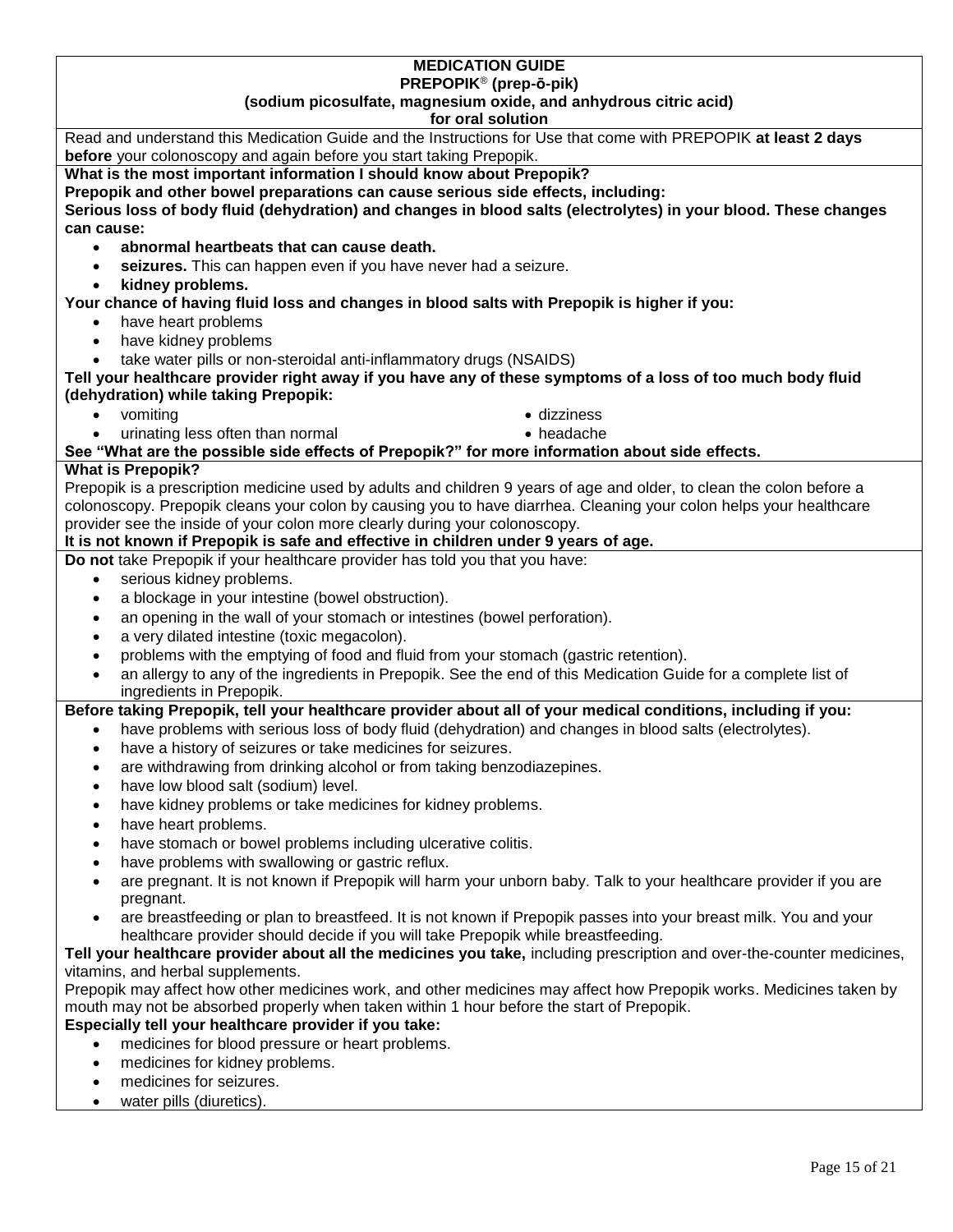- nonsteroidal anti-inflammatory medicines (pain medicines).
- medicines for depression or mental health problems.
- laxatives. **Do not** take other laxatives while taking Prepopik.

The following medicines should be taken at least 2 hours before starting Prepopik and not less than 6 hours after taking Prepopik:

- tetracycline
- fluoroquinolone antibiotics
- iron
- digoxin (Lanoxin)
- chlorpromazine
- penicillamine (Cuprimine, Depen)

Ask your healthcare provider or pharmacist for a list of these medicines if you are not sure if you are taking the medicines listed above.

Know the medicines you take. Keep a list of them to show your healthcare provider and pharmacist when you get a new medicine.

**How should I take Prepopik?**

**See the Instructions for Use for dosing instructions. You must read, understand, and follow these instructions to take Prepopik the right way.**

- Take Prepopik exactly as your healthcare provider tells you to take it.
- **Do not take Prepopik powder that has not been mixed with water. It may increase your risk of nausea, vomiting, and fluid loss (dehydration)**.
- Each packet of Prepopik powder must be mixed with 5 ounces of **cold water** before drinking.
- It is important for you to drink the additional prescribed amount of clear liquids listed in the Instructions for Use to prevent fluid loss (dehydration).
- Two doses of Prepopik are required for a complete colonoscopy preparation. 1 packet of Prepopik for oral solution equals 1 dose.
- There are 2 different methods for taking Prepopik. **It is better** (preferred) to use the **Split-Dose** method. If you cannot do the Split-Dose method, you can take Prepopik using the **Day-Before** method. See the Instructions for Use for more information.
- All people taking Prepopik should follow these general instructions starting 1 day **before** your colonoscopy:
	- o only drink clear liquids all day and the next day until 2 hours before your colonoscopy. **Stop** drinking all fluids at least 2 hours before the colonoscopy.
	- $\circ$  after taking Prepopik if you have any bloating or feeling like your stomach is upset, wait to take your second dose until your stomach feels better.

## **While taking Prepopik, do not:**

- o take any other laxatives.
- o take any medicines by mouth (oral) within 1 hour of starting Prepopik.
- o eat solid foods, dairy such as milk, or alcohol while taking Prepopik and until after your colonoscopy.
- o eat or drink anything colored red or purple.

**Contact your healthcare provider right away** if after taking Prepopik you have severe vomiting, signs of dehydration, changes in consciousness such as feeling confused, delirious or fainting (loss of consciousness) or seizures after taking Prepopik.

# **What are the possible side effects of Prepopik?**

Prepopik can cause serious side effects, including:

## See "**What is the most important information I should know about Prepopik?**"

- **Changes in certain blood tests**. Your healthcare provider may do blood tests after you take Prepopik to check your blood for changes. Tell your healthcare provider if you have any symptoms of too much fluid loss, including:
	- $\circ$  vomiting and the contract of nausea  $\circ$  bloating the dizziness o stomach-area (abdomen) cramping o urinate less than usual o trouble drinking clear liquids o trouble swallowing o seizures o heart problems
- **Ulcers of the bowel or bowel problems (ischemic colitis)**. Tell your healthcare provider right away if you have severe stomach-area (abdomen) pain or rectal bleeding.

The most common side effects of Prepopik in adults include:

- nausea headache vomiting
- The most common side effects of Prepopik in children 9 to 16 years of age include:
	- nausea **vomiting area (abdominal)** pain

These are not all the possible side effects of Prepopik.

Call your doctor for medical advice about side effects. You may report side effects to FDA at 1-800-FDA-1088.

# **How should I store Prepopik?**

Store Prepopik at room temperature between 68°F to 77°F (20°C to 25°C).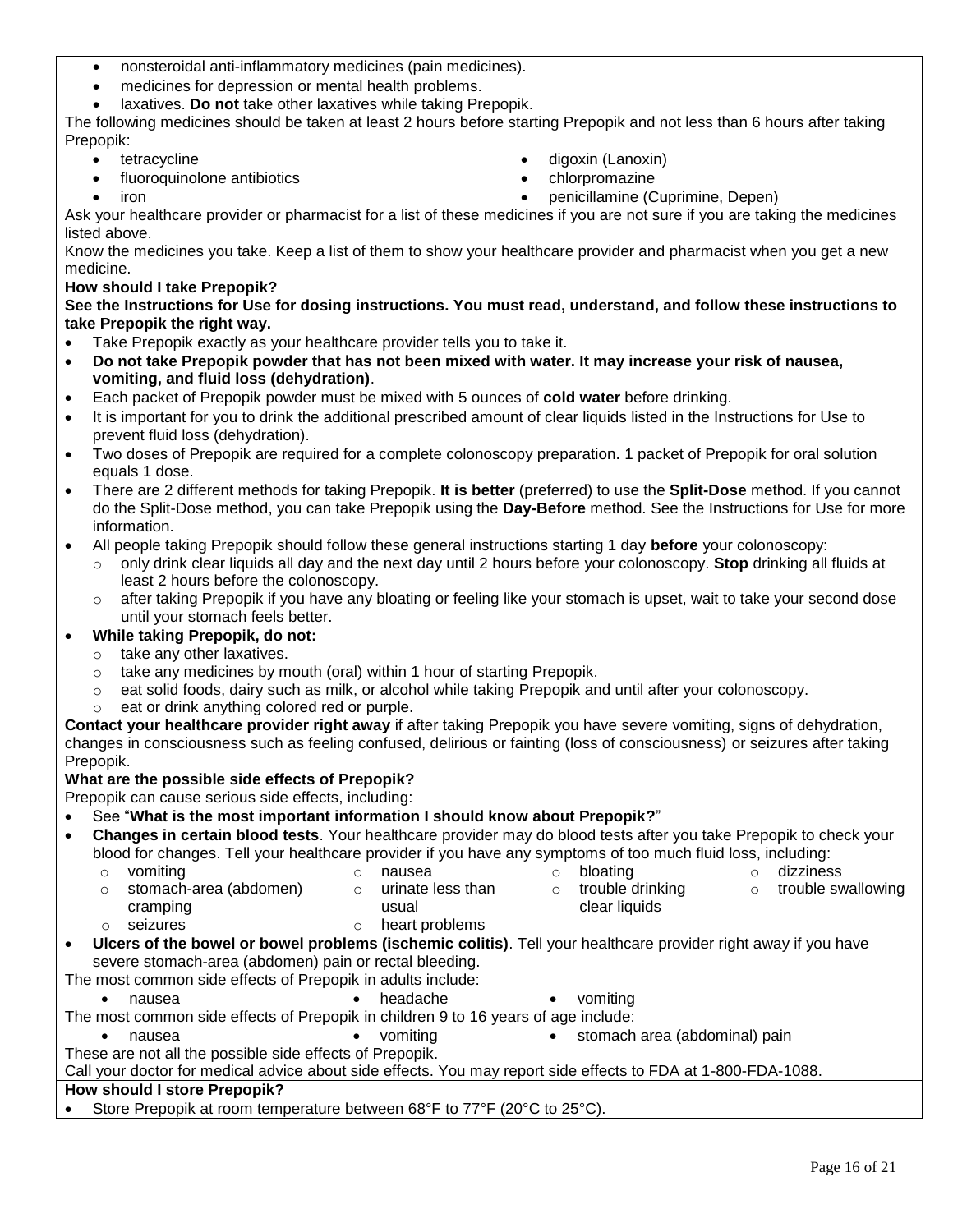## **Keep Prepopik and all medicines out of the reach of children.**

**General information about the safe and effective use of Prepopik.**

Medicines are sometimes prescribed for purposes other than those listed in a Medication Guide. Do not use Prepopik for a condition for which it was not prescribed. Do not give Prepopik to other people, even if they are going to have the same procedure you are. It may harm them. You can ask your pharmacist or healthcare provider for information about Prepopik that is written for health professionals.

## **What are the ingredients in Prepopik?**

Prepopik comes in a carton containing 2 packets, each containing 16.1 grams of powder in orange flavor or 16.2 grams of powder in cranberry flavor, along with a pre-marked dosing cup.

**Active ingredients**: sodium picosulfate, magnesium oxide, and anhydrous citric acid

**Inactive ingredients**: potassium hydrogen carbonate, saccharin sodium, orange flavor which contains acacia gum,

lactose, ascorbic acid and butylated hydroxyanisole or the cranberry flavor which contains maltodextrin, glyceryl triacetate (triacetin) and sodium octenyl succinated starch.

**Manufactured for**: Ferring Pharmaceuticals Inc.

Parsippany, NJ 07054, USA

For more information, go to www.ferring.com or call 1-888-337-7464. This Medication Guide has been approved by the U.S. Food and Drug Administration Revised: August 2018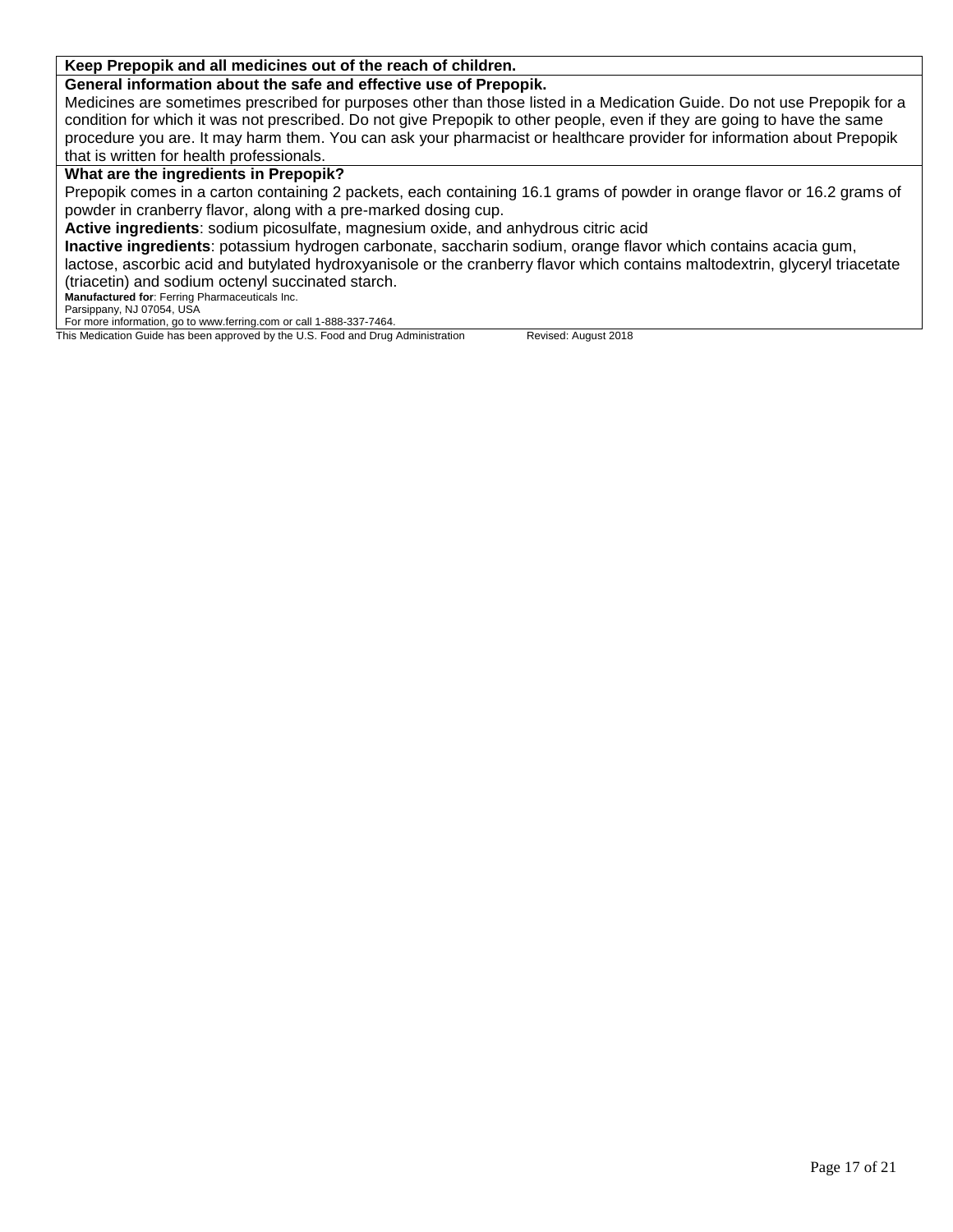# **INSTRUCTIONS FOR USE Prepopik**® **(prep- o-pik) (sodium picosulfate, magnesium oxide, and anhydrous citric acid) for oral solution**

# **Before Taking Prepopik**

There are 2 different methods for taking Prepopik. It is better (preferred) to use the **Split-Dose** method. If you cannot use the Split-Dose method, you can take Prepopik using the **Day-Before** method. Talk with your healthcare provider before you start if you have any questions.

- Start a clear-liquid diet **the day before** your colonoscopy. Only drink clear liquids all day the day before your colonoscopy, and the next day until 2 hours before your colonoscopy. Stop drinking all fluids at least 2 hours before the colonoscopy.
- You **must** drink enough clear liquids to keep your body hydrated for the entire day before your colonoscopy.

## **Important:**

See **Table 1** for a list of liquids you can drink for your clear liquid diet.

## **Table 1: List of liquids for the clear-liquid diet**

- Water (plain or flavored)
- Black coffee or tea (**no** milk, cream, soy, or nondairy creamer)
- Clear broth or bouillon
- Sports drinks (**not red or purple**)
- Clear juices without pulp (such as apple juice or **white** grape juice)
- Ginger ale and other sodas (**not red or purple**)
- Plain jello (**not red or purple**)
- Frozen juice bars (**not red or purple**)

## **Important:**

See **Table 2** for the items you **cannot** eat or drink before your colonoscopy.

## **Table 2: Do not eat or drink these items during the clear-liquid diet**

- **no** solid foods
- **no** alcohol
- **no** dairy or non-dairy types of milk or cream
- **no** soy milk or drinks
- **no** juices with pulp
- **no** red or purple drinks
- **no** other liquids that you cannot see through

## **Important:**

Prepopik is a powder that must be added to **cold water** right before use.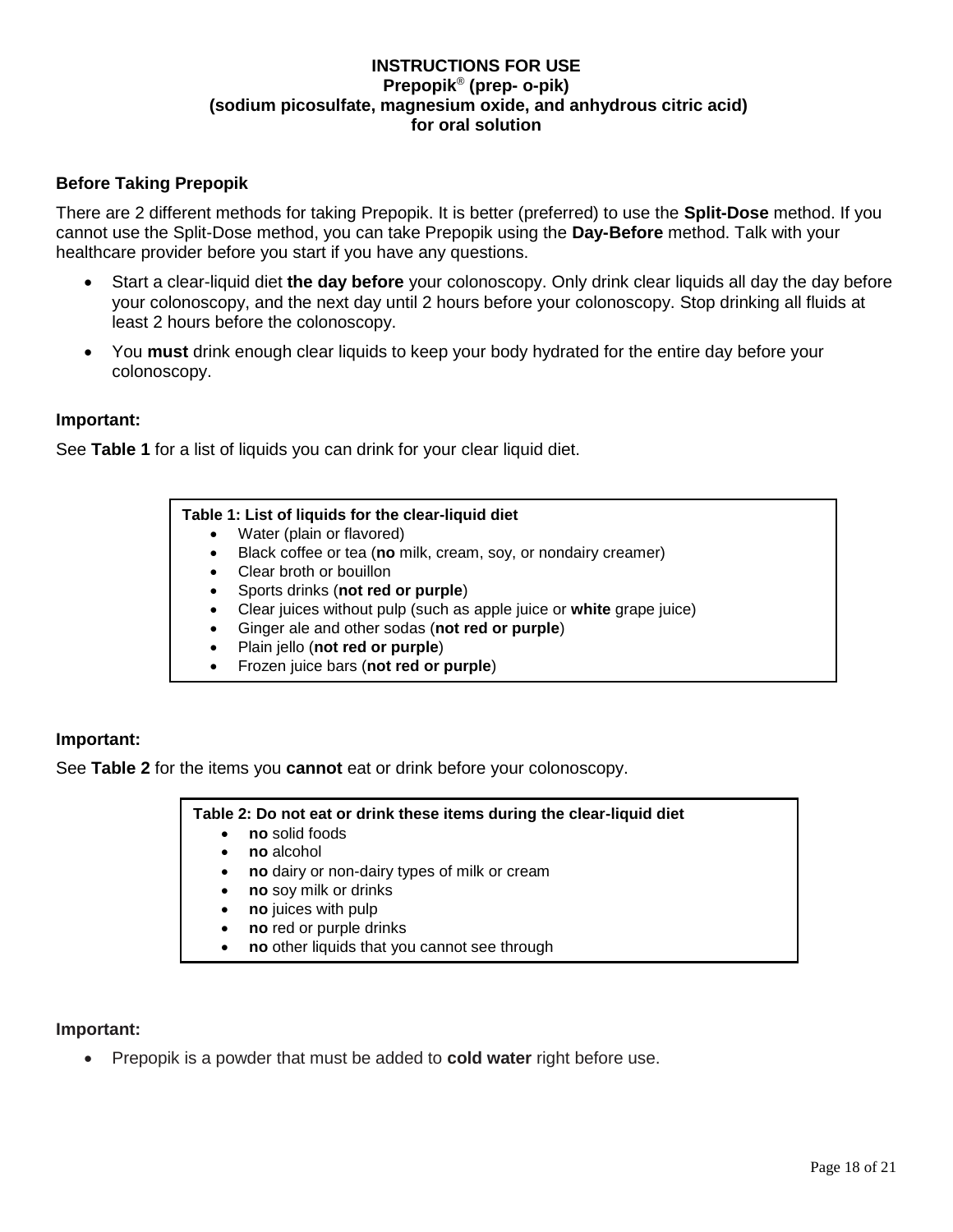- **Do not** prepare the solution ahead of time. Take Prepopik right after it is prepared.
- **Do not** swallow the powder without adding it to **cold water** first.

# **Split-Dose Instructions**

# **Dose 1 – In the evening the day before your colonoscopy (sometime between 5:00 PM to 9:00 PM)**

**Fill** the dosing cup with **cold water** up to the lower line (5 ounces).

**Note: Do not** use any other clear liquid to mix Prepopik.

- **Open 1 packet of Prepopik** and add all of the powder to the cold water in the dosing cup. To open the Prepopik packet cut along the dotted line at the top of the packet using scissors.
- **Stir for 2 to 3 minutes** to dissolve the powder. Use a clock or timer The dosing cup may feel slightly warm as the powder dissolves. This is normal.
- **Drink all the solution right away.**

**Note:** Prepopik powder should be mixed in cold water immediately before use. Do not prepare the solution ahead of time or store the solution for later use. Do not refrigerate or add ice to the solution.

 Follow this Prepopik dose by drinking **at least five 8 ounce cups of clear liquid** (using the upper line on the dosing cup provided- **see figure below**) over the next 5 hours.



 After taking Prepopik if you have any bloating or feeling like your stomach is upset, wait to take your second dose until your stomach feels better.

**Important**: See **Table 1** for a list of acceptable clear liquids.

# **Dose 2 - In the morning of colonoscopy (approximately 5 hours prior to colonoscopy)**

**Note: Do not** eat solid food. Drink only clear liquids.

**Fill** the dosing cup with **cold water** up to the lower line (5 ounces).

**Note: Do not** use any other clear liquid to mix Prepopik.

- **Open the second packet of Prepopik** and add all the powder to the **cold water** in the dosing cup.
- **Stir for 2 to 3 minutes** to dissolve the powder. Use a clock or timer.
- **Drink all** the solution right away.



Stir 2 to 3 mins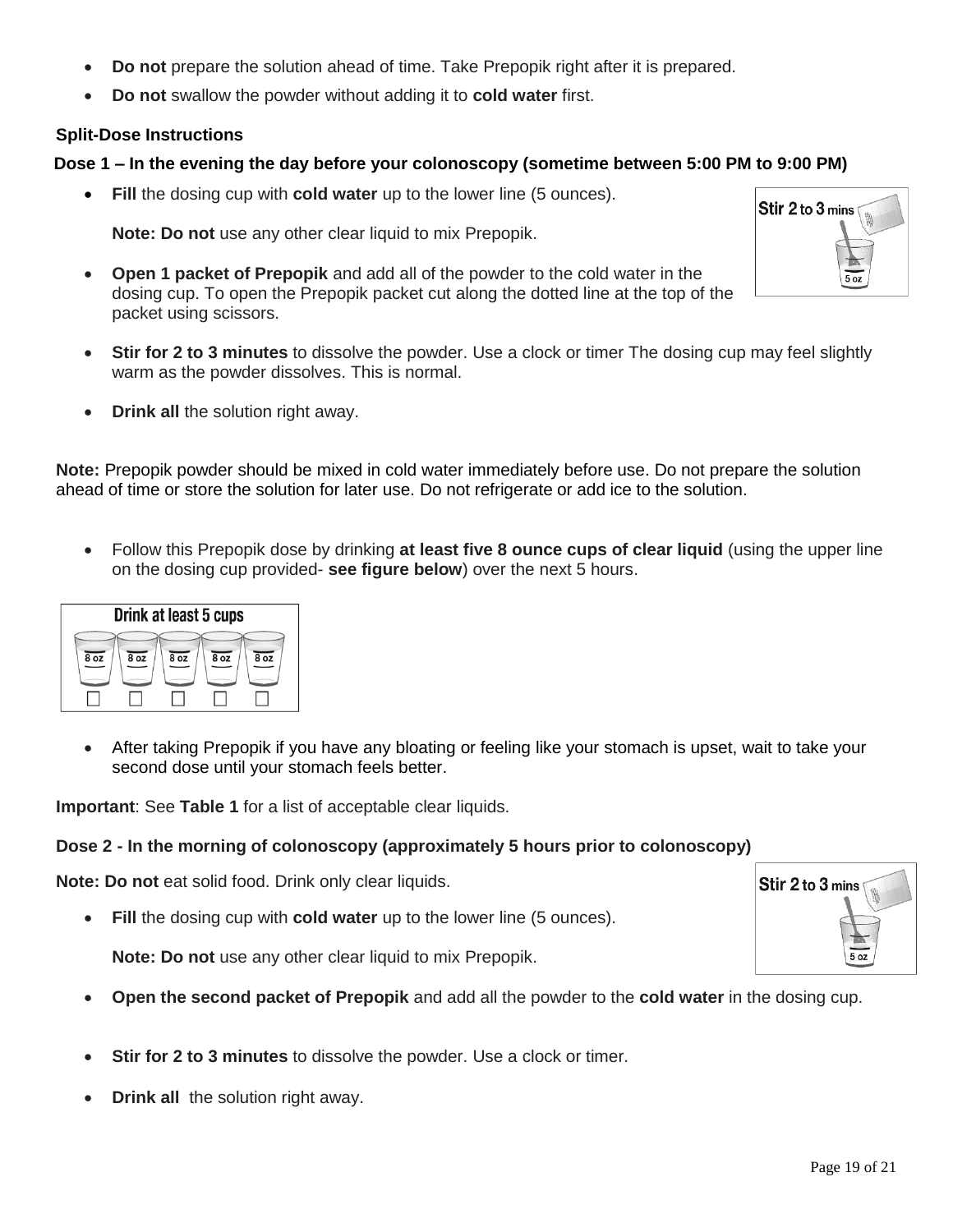**Note:** Prepopik powder should be mixed in cold water immediately before use. Do not prepare the solution ahead of time or store the solution for later use. Do not refrigerate or add ice to the solution.

 Follow this Prepopik dose by drinking **at least three 8 ounce cups of clear liquids** (using the upper line on the dosing cup- **see figure below**). You can continue to drink clear liquids up to 2 hours before the colonoscopy.



**Important**: See **Table 1** for a list of acceptable clear liquids.

**Stop drinking clear liquids 2 hours before your colonoscopy,** or as advised by your healthcare provider. **\_\_\_\_\_\_\_\_\_\_\_\_\_\_\_\_\_\_\_\_\_\_\_\_\_\_\_\_\_\_\_\_\_\_\_\_\_\_\_\_\_\_\_\_\_\_\_\_\_\_\_\_\_\_\_\_\_\_\_\_\_\_\_\_\_\_\_\_\_\_\_\_\_\_\_\_\_\_\_\_\_\_\_\_\_\_\_**

## **Day-Before Instructions**

# **Dose 1 – In the afternoon or early evening the day before your colonoscopy (sometime between 4:00 PM to 6:00 PM)**

**Fill** the dosing cup with **cold water** up to the lower line (5 ounces).

**Note: Do not** use any other clear liquid to mix Prepopik.

- **Open 1 packet of Prepopik** and add all the powder to the **cold water** in the dosing cup. To open the Prepopik packet cut along the dotted line at the top of the packet using scissors.
- **Stir for 2 to 3 minutes** to dissolve the powder. Use a clock or timer. The dosing cup may feel slightly warm as the powder dissolves. This is normal.
- **Drink all** the solution right away.

**Note:** Prepopik powder should be mixed in cold water immediately before use. Do not prepare the solution ahead of time or store the solution for later use. Do not refrigerate or add ice to the solution.

 Follow this Prepopik dose by drinking **at least five 8 ounce cups of clear liquids** (using the upper line on the dosing cup- **see figure below**) over the next 5 hours.